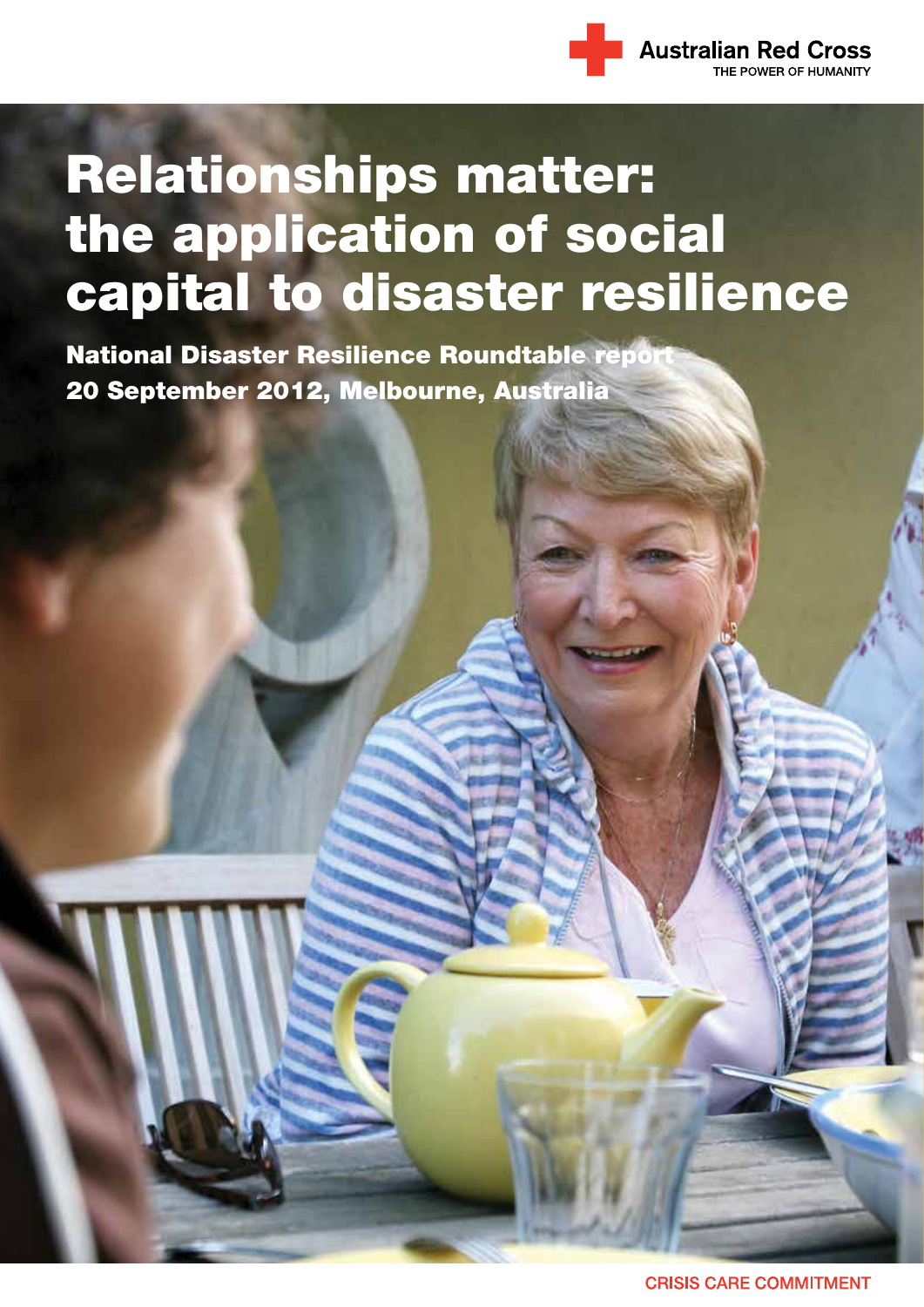# **Contents**

| <b>Executive summary</b>                                         | 02             |
|------------------------------------------------------------------|----------------|
| Theoretical inputs                                               | OЗ             |
| Group sessions                                                   | 04             |
| Emerging themes and recommendations                              | 05             |
| <b>1. Introduction</b>                                           | O <sub>7</sub> |
| <b>2. Aims and objectives</b>                                    | 08             |
| 3. Background                                                    | 09             |
| <b>4. Opening comments</b>                                       | 1C             |
| <b>5. Conceptual perspectives</b>                                | 12             |
| 6. Social capital in emergency management -<br><b>Discussion</b> | 16             |
| <b>7. Emerging themes and recommendations</b>                    | 24             |
| 8. Summary thoughts                                              | 26             |
| Appendix A: Attendees                                            | 27             |
| Appendix B: Invited but unable to attend                         | 28             |
| Appendix C: Acknowledgements                                     | 28             |
| Appendix D: Theories and application of                          |                |
| social capital and disaster resilience                           | 28             |

Published by Australian Red Cross 155 Pelham St, Carlton, Vic, 3053, Australia © Australian Red Cross 2013 ISBN: 978-0-9875695-0-9

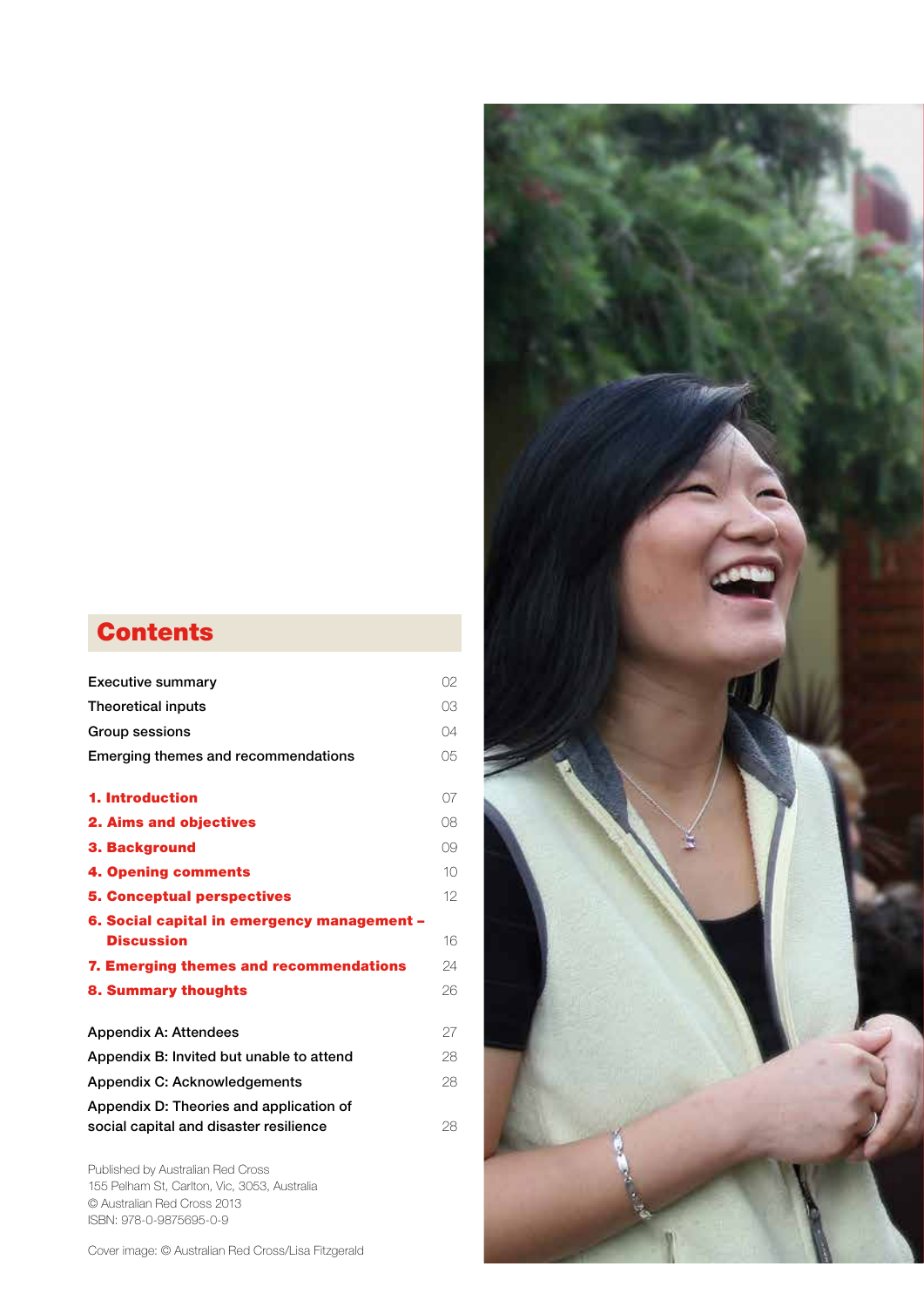# <span id="page-2-0"></span>Relationships matter: the application of social capital to disaster resilience

National Disaster Resilience Roundtable Report 01

National Disaster Resilience Roundtable report 20 September 2012, Melbourne, Australia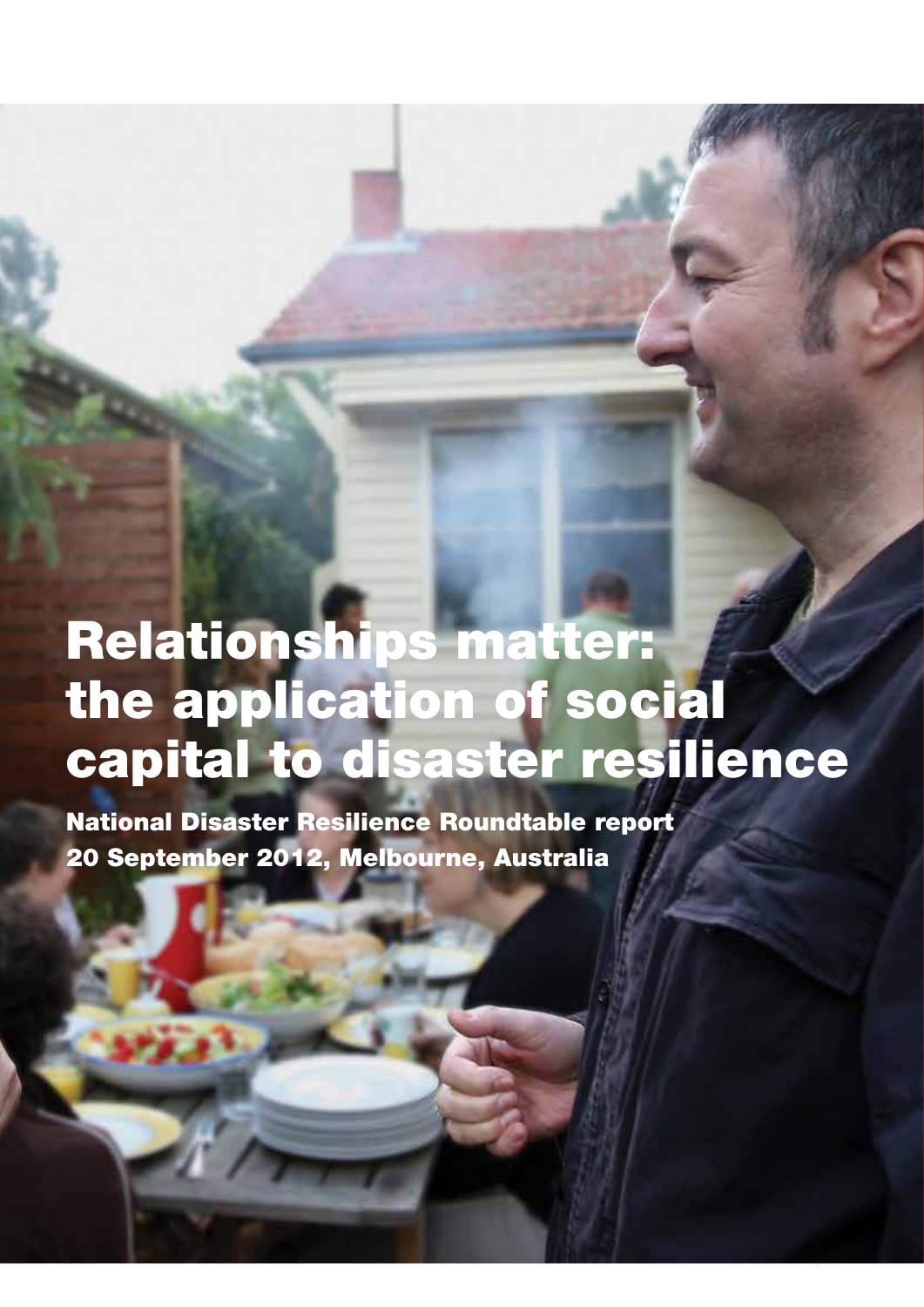# <span id="page-3-0"></span>Executive summary

The promotion of household resilience has become a key component of emergency management policy and practice in Australia over the past decade. Recent work by Associate Professor Daniel Aldrich of Purdue University in the United States<sup>1,2</sup> highlights the importance of the concept 'social capital' as a key factor in helping people prepare for, and recover from, emergencies. The release of the National Strategy for Disaster Resilience (NSfDR) by the Council of Australian Governments (COAG) signals a shift in the way Australia approaches disaster management. One focus of the strategy is to recognise the importance of social capacity in disaster resilience.

This report summarises the inaugural Red Cross National Disaster Resilience Roundtable, encompassing groups and parties with an interest in, experience of, or expertise with social capital, community development, and emergency

management to help shape the outcomes. Membership included but was not limited to:

- People and communities affected by disaster
- Key research institutions
- Peak bodies
- Industry groups
- Professional associations
- Experienced practitioners.

From the outset, it was considered important to include people and communities affected by disaster to ensure that any discussion was well grounded within people's experience. The Roundtable also sought to bring together emergency management agencies and community services agencies.

- 1 Aldrich, DP 2010, 'Fixing Recovery: Social Capital in Post-Crisis Resilience', *Journal of Homeland Security.*
- 2 Aldrich, DP 2012, *Building resilience: Social Capital in Post-Disaster Recovery,* University of Chicago Press, Chicago.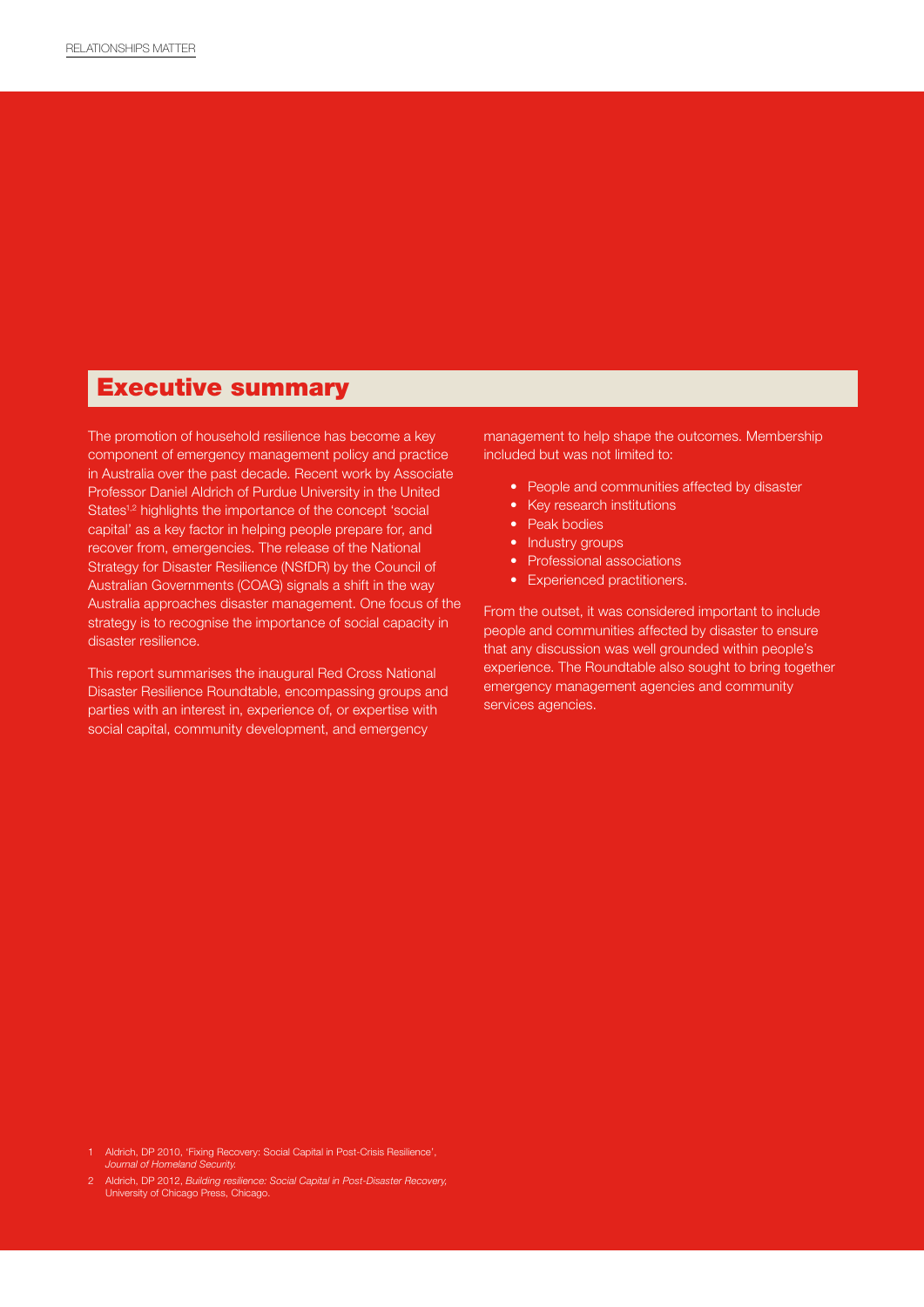<span id="page-4-0"></span>Recent work by Associate Professor Daniel Aldrich highlights the importance of the concept 'social capital' as a key factor in helping people prepare for, and recover from, emergencies.

# Theoretical inputs

The Roundtable commenced with four theoretical inputs: a research, policy, practice and community member perspective. This was followed by small group consideration of three questions looking at the application of social capital to preparedness, response, recovery and diversity.

Mr Mike Rothery made opening remarks on behalf of the Australian Government. As First Assistant Secretary, National Security Resilience Policy Division with the Attorney-General's Department, Mr Rothery is responsible for security and resilience policy redevelopment. He has particular responsibility over the implementation of the NSfDR and he spoke about the development of this strategy.

Mr David Place, representing the Australian New Zealand Emergency Management Committee (ANZEMC), presented the first of the theoretical inputs for the day. Mr Place is the Chief Executive of South Australia Fire and Emergency Services Commission, the umbrella organisation covering Metro and Rural Fire Services and the SES, providing emergency management policy direction for South Australia. He has had a long career as an ambulance officer, holding senior executive roles in the SA Ambulance Service.

The second of the theoretical inputs was presented by Ms Anne Leadbeater, Strategic Project Manager at the Murrindindi Shire Council, in rural Victoria. She has a background in emergency management policy, community development and

adult education. Ms Leadbeater worked on behalf of Council to coordinate the initial recovery efforts for the Kinglake Ranges communities. Most recently, Anne was Manager of Community Engagement with the Office of the Emergency Services Commissioner of Victoria. She used the example of Toolangi township, in their municipality, to highlight social capital from a practitioner's perspective.

Associate Professor Daniel Aldrich delivered the third theoretical input via videolink from Japan. Professor Aldrich is a political scientist who has published extensively on communities that have experienced catastrophe. Having personally witnessed Hurricane Katrina, Professor Aldrich has turned his attention to social capital and disaster resilience, recently publishing a book entitled Building Resilience: Social Capital in Post-Disaster Recovery. Professor Aldrich provided an outline of how social capital applies to disaster resilience, drawing upon his research.

The fourth perspective provided was that of a community member – Ms Suzy Robinson, Manager of Fernvale Futures Complex for Somerset Regional Council. Ms Robinson was directly affected by the 2011 Queensland floods, and she has been actively involved in the recovery of her local community, Fernvale, and surrounding suburbs. She is also a director of the Lowood and Fernvale Community Bank. She presented on the challenges and the solutions that the Somerset community faced after the 2011 floods.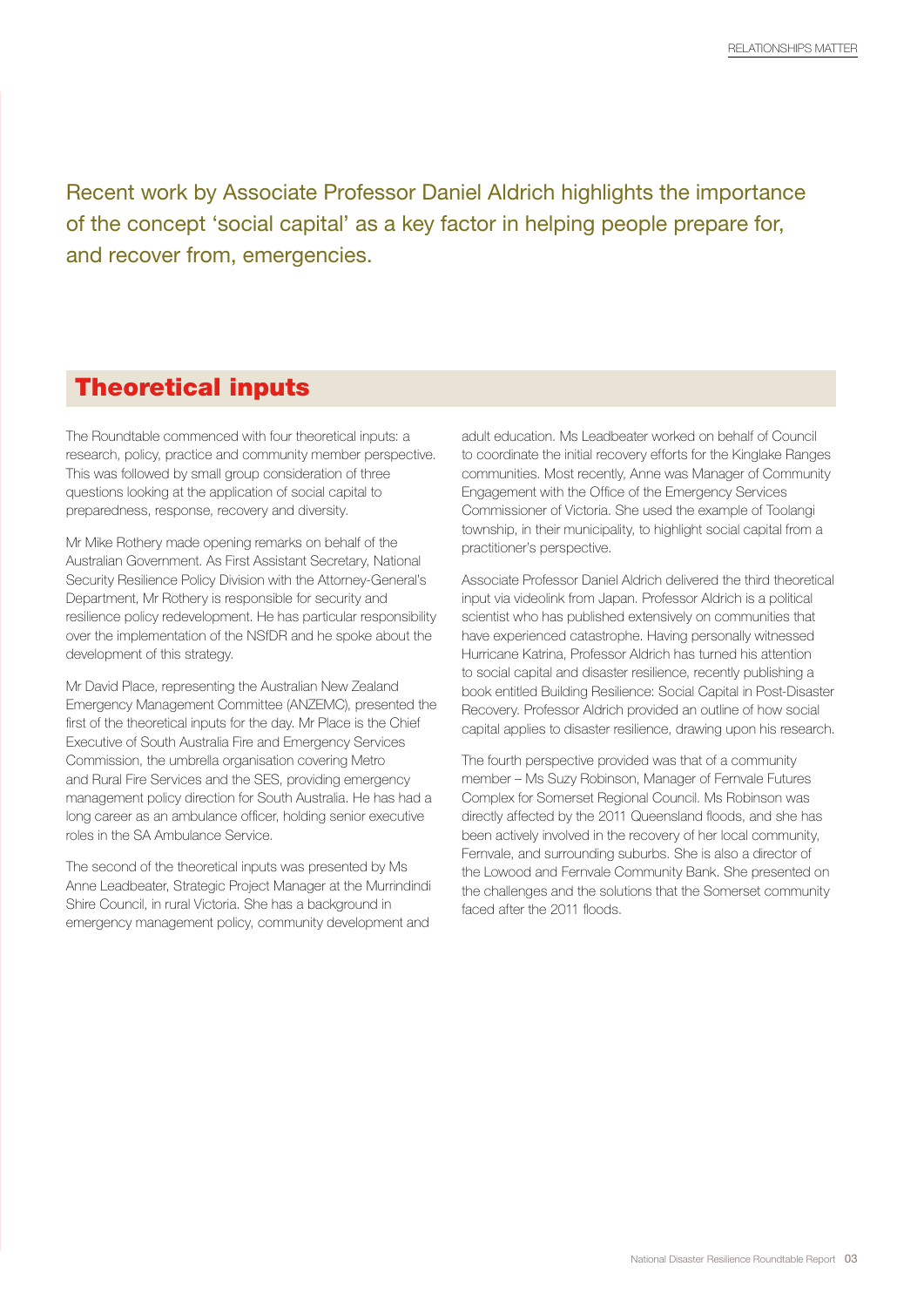<span id="page-5-0"></span>Social capital, like resilience, is not something that can be imposed or built overnight. Funders of these activities, on which disaster resilience work can be founded, need to take a longer-term view.

# Group sessions

The participants were divided into four groups to examine preparedness, response, recovery and diversity. Membership of the groups was deliberately diverse, to promote a range of views. Each group moved around to different sessions and spent 45 minutes considering a set of questions. This section reports on discussions undertaken in the group sessions and looks to link these discussions to elements of social capital, bonding, bridging, and linking, as well as trust and reciprocity.

The preparedness groups were asked to consider the statement:

*A well connected community is more likely to be prepared3 . Achieving disaster preparedness is about seeking behaviour change, getting people to act to reduce their potential impacts, not only to surviving the hazard, but also for the longer-term recovery.* 

Participants were then asked: "Thinking about each of the forms of social capital – bonding, bridging and linking – what are the formal and informal networks that we can tap into to raise awareness about hazards, and to encourage household preparedness?"

The response groups were asked to consider the statement:

*The response/relief period of emergencies is characterised by high uncertainty and escalating hazard threats. The focus in this period of emergency management is upon surviving the hazard.* 

Participants were then asked: *"Considering bonding, bridging and linking social capital, what strengths do people and communities bring into the disaster? How can this be drawn upon to meet people's immediate safety and practical needs?"*

The recovery groups had two topics to cover. The first group focused on recovery governance, while the second group focused on recovery assistance measures. Participants were asked to consider the statement:

*Recovery is a complex process that is long lasting (likened to a marathon). The nature of the disaster will change communities in a range of different ways: community members are lost, displaced, services are disrupted, landscapes are changed, sense of safety is compromised.* 

Participants were then asked: *"Considering the forms of social capital – bonding, bridging, and linking – what stressors are placed on a community's social capital post disaster?"* and considering the forms of social capital – bonding, bridging, linking – *"What is the impact of external aid (by that we mean funded or donated service support and assistance) in maintaining and building social capital post disaster?"*

The diversity groups were asked to consider the following statement:

*Our diverse community is traditionally cited as 'vulnerable' in emergency management. People with a disability, from a CALD or ATSI background, or a senior, make up lists of 'vulnerable groups'. We may see strong bonding social capital in these groups, but weaker bridging and linking social capital, with poorer links to the wider community and to formal structures.* 

Participants were asked: *"What strengths do people who have been identified as 'vulnerable' in an emergency bring to the development of networks and relationships?"*

Summary thoughts were provided by Mr Malcolm Hackett, Chairperson Strathewen Community Renewal Association. Strathewen is a small town to the north east of Melbourne, where 27 people died and 90 per cent of the township, including all the community assets, was destroyed in the 7 February 2009 bushfires. The Strathewen Community Renewal Association was established to give voice and action to community-led recovery for the township.

Paton, D 2003, 'Disaster Preparedness: A social-cognitive perspective', *Disaster Prevention and Management*, no. 12, pp. 210-6.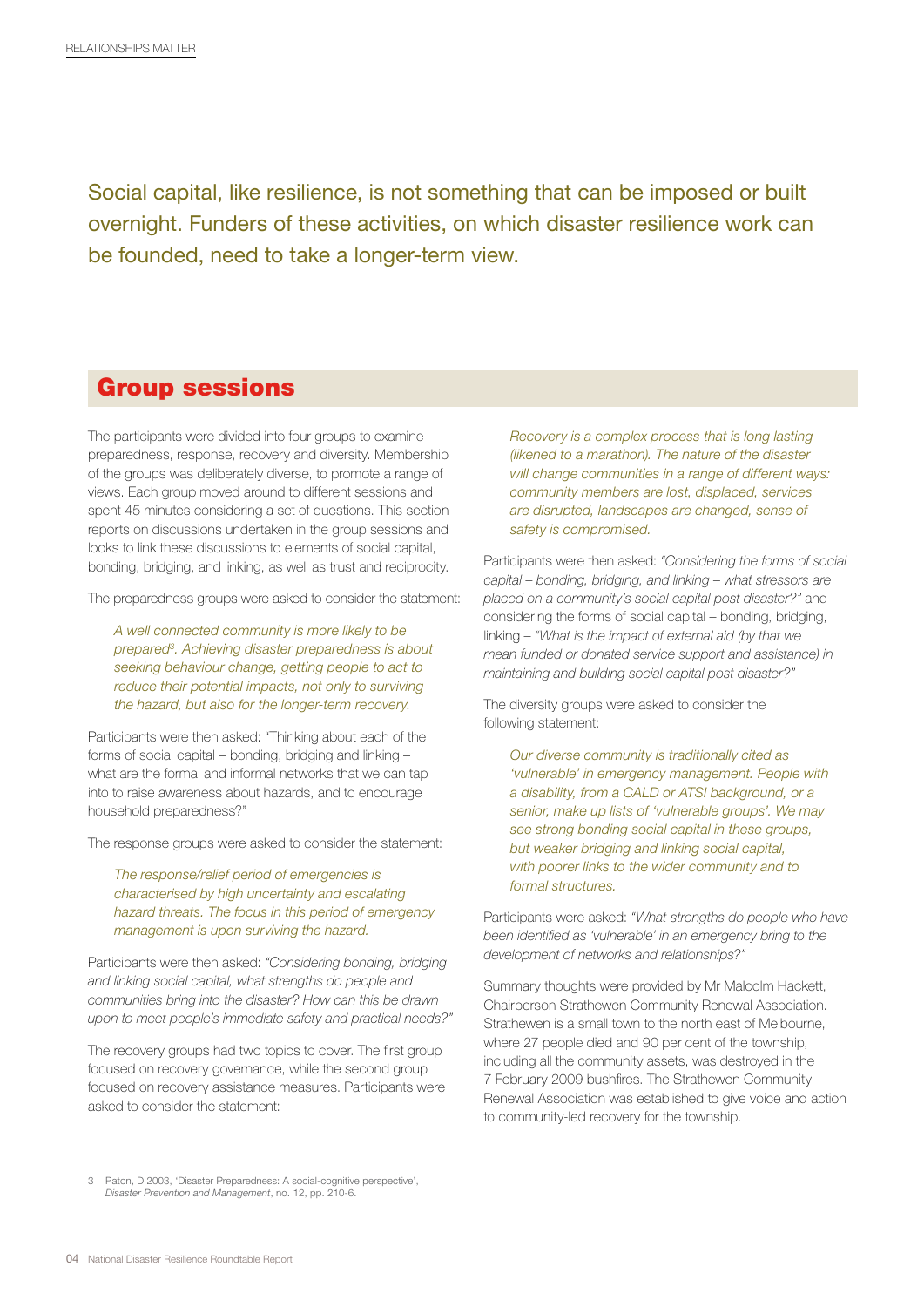<span id="page-6-0"></span>To enable disaster preparedness programs to reflect the true impact of disasters, a better understanding of recovery processes, and their long term and complex nature is important.

# Emerging themes and recommendations

- The application of social capital to disaster resilience requires further investigation, including to:
	- − examine the actions and activities that promote connection and networks
	- − further understand how the concept of reciprocity works in a disaster resilience setting
	- − look at activities that support, build or restore trust in institutions
	- − examine reciprocity in social capital and its application to the disaster setting.
- To enable disaster preparedness programs to reflect the true impact of disasters, a better understanding of recovery processes, their long term and complex nature is important.
- Social capital, like resilience, is not something that can be imposed or built overnight. Funders of these activities, on which disaster resilience work can be founded, need to take a longer-term view.
- Emergency management planning needs to recognise local strengths and the long term complex nature of recovery. Hence, emergency management planners need:
	- − an enabling policy framework and practice environment
	- − skills development in the area of community engagement and community development.
- Community preparedness education programs need to be grounded in community development, with a strong focus on supporting existing networks and encouraging trust between community members, partners and government agencies.
- Emergency management education of preparedness, planning and recovery practitioners should focus on building competence in community development, with an awareness of social capital. This will enable local, regional and state-level programming to recognise the complexity of the challenges and support flexible, and targeted, local planning.
- Planning for preparedness and recovery needs to recognise and actively support activities designed to bring people together to share information, build trust with one another, and with agencies, and to identify areas where people can help each other.
- Trust is a particularly important concept in emergency management, as people's decisions are often based on receiving information from a trustworthy source. Trust can also be tested when governments and agencies are perceived, or found, not to have performed according to plan or to community expectations. Given that this is a complex concept involving psychology, crisis communications and leadership theory, it is an area worthy of further exploration to improve post-disaster outcomes.
- There is a range of indicators for social capital4 . In order to gauge the strength of social capital in communities, it is recommended that a number of simple indicators be chosen to help with targeting and planning activities. These indicators should be easy to use, universal and need to be applied in a way that does not require complex analysis. Consideration should be given to indicators that relate to disaster resilience.
- Significant policy work is underway in the disaster resilience area, led by the ANZEMC. Policy development should take into account a range of diverse views and initiatives, such as this Roundtable, reflect that the not for profit sector has critical role to play in informing the broader policy debate.

<sup>4</sup> Measuring Social Capital: An Australian Framework and Indicators, 2004, Australian Bureau of Statistics.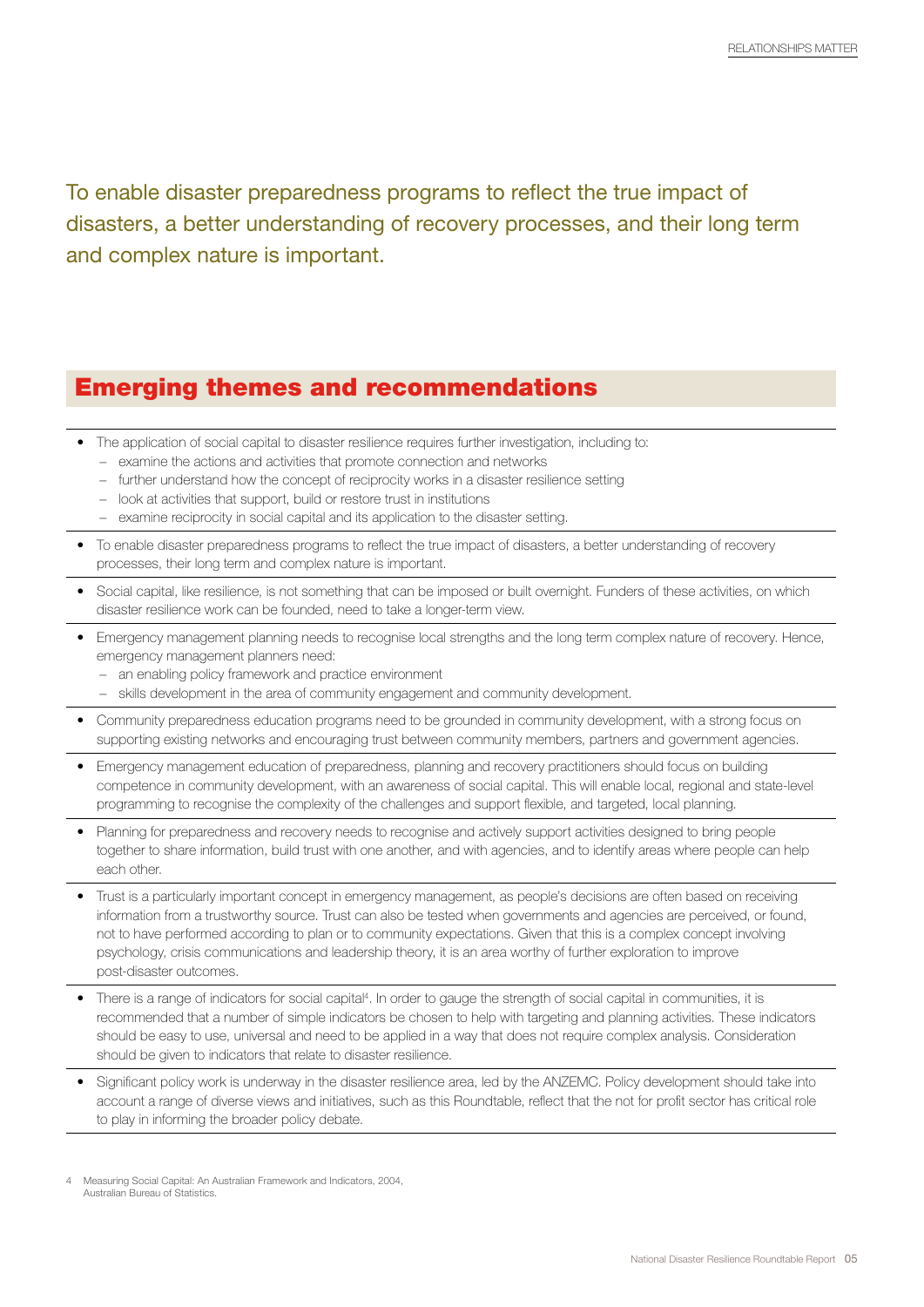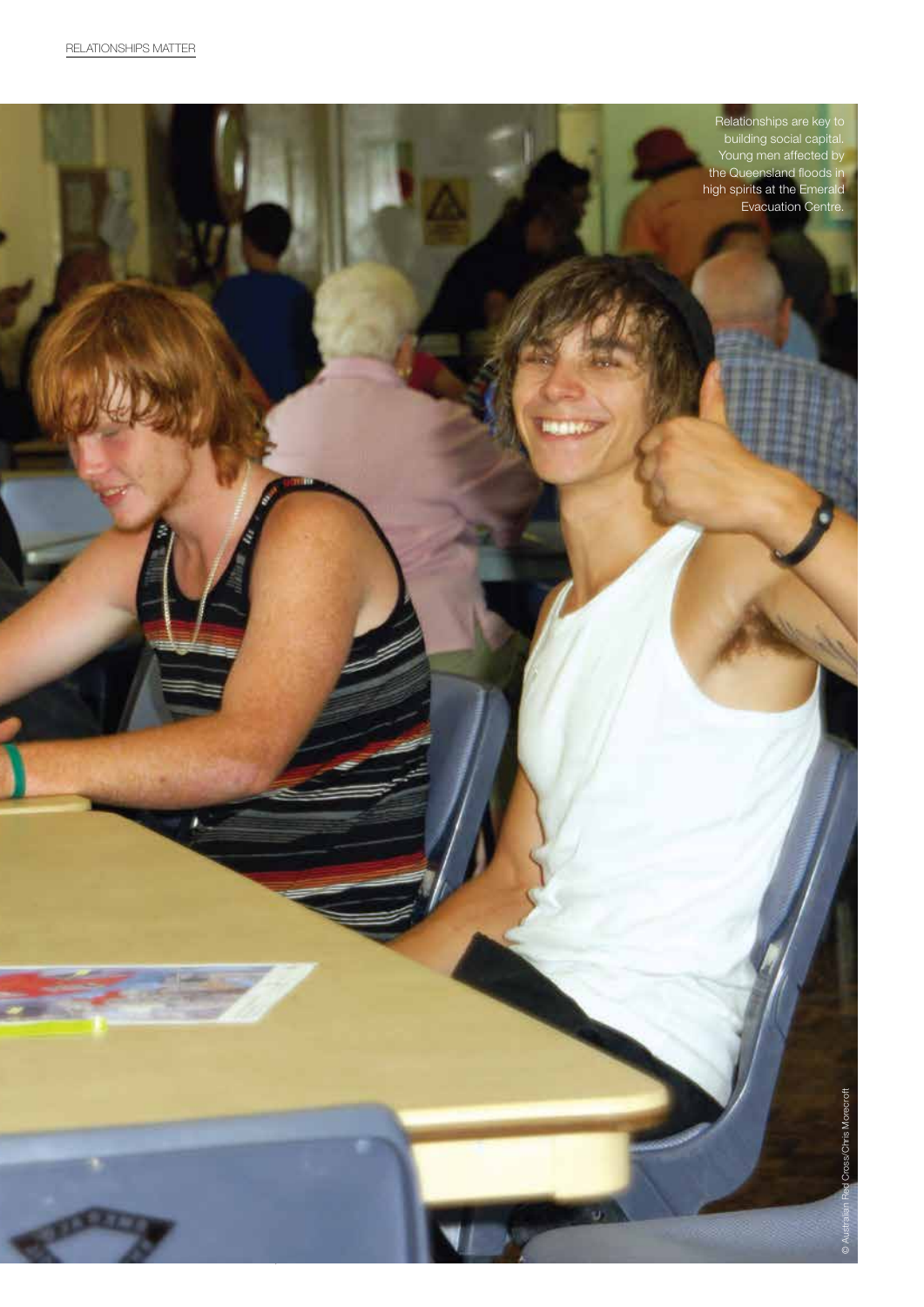# 1. Introduction

The promotion of household resilience has become a key component of emergency management policy and practice in Australia in the past decade. Awareness programs dealing with specific hazard survival – whether bushfire, flood or cyclone – have been implemented in each state and territory. These programs focus on educating people to survive the hazard and emphasise the protection of life and property. The impacts of disaster are complex, recognised through what recovery agencies need to deal with in the aftermath of a disaster, with social and health, economic, infrastructure, and natural consequences.5,6,7 Survival issues are but one of the challenges (albeit of paramount importance) that individuals, households and their communities face in disaster. Other challenging issues are health and wellbeing consequences, loss of livelihood and financial impacts, loss of safety and trust, and damage to community networks. These issues are what Red Cross refers to as the psychosocial impacts of disaster.

Recent work by Associate Professor Daniel Aldrich of Purdue University in the United States<sup>8,9</sup> has also highlighted the importance of the concept 'social capital' as a key factor in helping people prepare for and recover from emergencies. Social capital can be described as the networks and support that people rely upon in their daily lives, the trust that they develop, with each other and institutions, and the degree to

which people are prepared to help each other without obligation (called reciprocity). It is seen as a type of capital, like financial and human capital, that can be invested in and drawn upon.10 This concept in practice has been observed by Red Cross through a long experience practice in recovery, and has been implicitly incorporated into our preparedness work, through our fourth step of Emergency REDiPlan: Know your neighbours.

The release of the National Strategy for Disaster Resilience (NSfDR) by the Council of Australian Governments (COAG) signals a shift in the way Australia approaches disaster management. One focus of the strategy is to recognise the importance of social capacity in disaster resilience. As a result, Red Cross identified that there was an opportunity to examine in more detail the application of social capital as a concept, to further understand the building of disaster resilience in individuals and communities in the Australian context.

This report summarises the inaugural Red Cross National Disaster Resilience Roundtable, which on 20 September 2012 brought together 43 researchers, policy makers, peak bodies, not for profit organisations and community members, representing both emergency management and the community sector, to explore the application of social capital to disaster resilience.

- 5 *Community Recovery Manual*, 2011, Australian Emergency Management Institute.
- 6 Norman, S 2004, 'New Zealand's Holistic Recovery Arrangements', *Australian Journal of Emergency Management*.
- 7 Coghlan, A 2004, *Community Services Ministers Advisory Council Review of Recovery.*
- 8 Aldrich, DP 2010, 'Fixing Recovery: Social Capital in Post-Crisis Resilience', *Journal of Homeland Security*.
- 9 Aldrich, DP 2012, *Building resilience: Social Capital in Post-Disaster Recovery*, University of Chicago Press, Chicago.
- 10 Putnam, R 2000, *Bowling Alone: The Collapse and Revival of American Communit*y. Simon and Schuster, New York.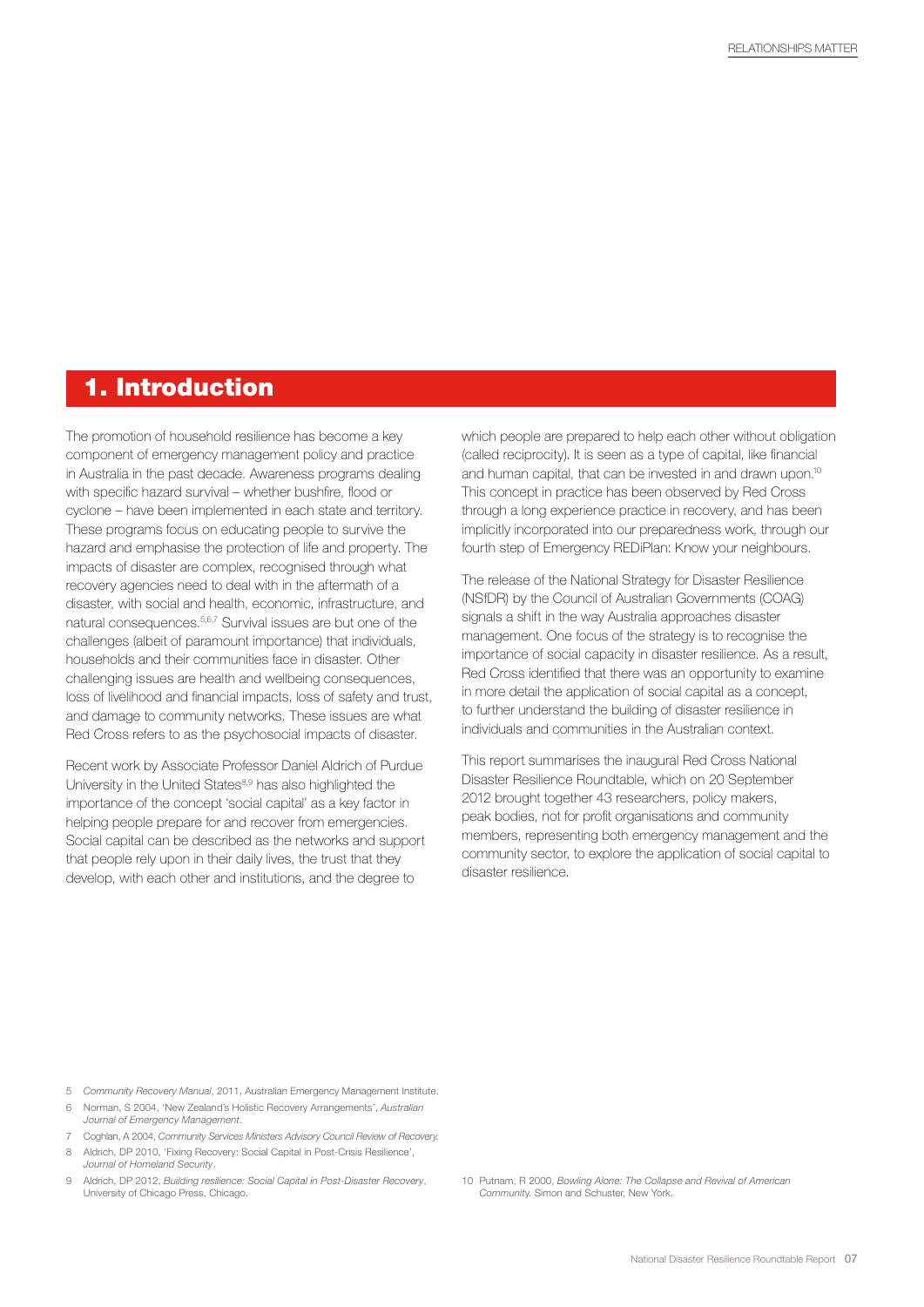<span id="page-9-0"></span>

# 2. Aims and objectives

## Aim

To host an inaugural National Disaster Resilience Advisory Roundtable that would examine the links between social capital and the building of disaster resilience.

## Outcomes:

- Policy and practice within Red Cross, and the emergency management sector more broadly, are enhanced through a better understanding of the link between social capital and disaster resilience.
- The body of evidence relating to disaster resilience and social capital is enhanced through the contribution of quality literature.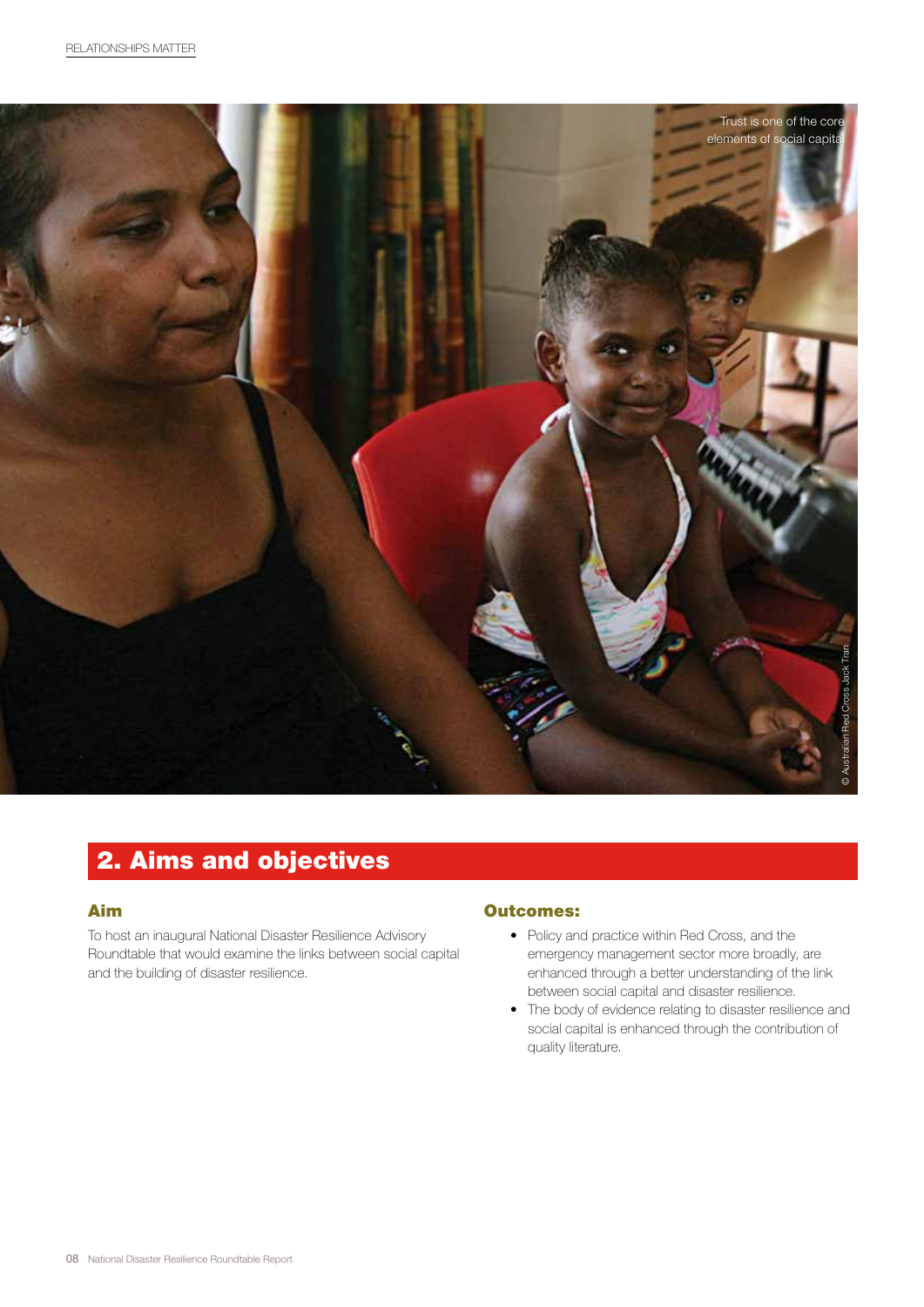<span id="page-10-0"></span>Considering recent research on social capital and disaster, it was proposed that the first Roundtable would examine the applicability of social capital to emergency management – in particular the building of disaster resilience in the Australian context.

# 3. Background

In 2011 COAG agreed to the NSfDR. While the NSfDR does not explicitly mention social capital as a concept that influences disaster resilience, a number of components of the strategy relate to activities that can be closely aligned with this concept. These include:

- Empowering individuals to exercise choice and take responsibility.
- The recognition, amongst other things, that disasterresilient communities use personal and community strengths, and have strong social networks.
- The focus on partnerships to deliver outcomes.
- That recovery strategies are developed in partnership with local communities.

The CEO of Australian Red Cross, Robert Tickner, wrote to the then Attorney-General Nicola Roxon MP in 2011 offering assistance with the implementation of the NSfDR. Red Cross believed it could be of most use in bringing together parties in the 'third sector or civil society' – outside existing government committee structures – to provide commentary and input into policy and practice questions relating to the implementation of the strategy. As a result, Red Cross was invited to a meeting of the National Emergency Management Committee to outline a proposal to hold a National Disaster Resilience Roundtable. The concept of the Roundtable was to bring together thought leaders, practitioners, policy makers and those affected by disaster to consider a number of questions.

Given that one focal point of the strategy is social networks, and considering recent research on social capital and disaster, it was proposed that the first Roundtable would examine the applicability of social capital to emergency management – in particular the building of disaster resilience in the Australian context.

The terms of reference for the first Roundtable included consideration of the following:

- To explore the concept of social capital and its applicability to emergency management.
- To identify and examine the elements of social capital that promote resilience.
- To identify the policy and practical considerations for applying a social capital concept to emergency management. (How can emergency management work more closely with the community sector to further build resilience to the impacts of natural disasters?)
- To examine the application of social capital concepts in emergency management practice.

The Roundtable encompassed groups and parties with an interest in, experience of, or expertise with social capital, community development and emergency management to help shape the outcomes. Membership included, but was not limited to:

- People and communities affected by disaster
- Key research institutions
- Peak bodies
- Industry groups
- Professional associations
- Experienced practitioners.

From the outset, it was considered important to include people and communities affected by disaster to ensure that any discussion was well grounded within people's experience. The Roundtable also sought to bring together emergency management agencies and community services agencies.

The Roundtable was chaired by Mr Noel Clement, Head of Australian Services for Australian Red Cross, and commenced with four theoretical inputs: a research, policy, practice and community member perspective. This was followed by small group consideration of three questions looking at the application of social capital to preparedness, response, recovery and diversity.

Given the importance of Associate Professor Aldrich's paper in sparking the interest in social capital and disaster resilience, and his recently released book *Building Resilience: Social Capital in Post-Disaster Recovery*, he was invited and kindly agreed to present the research component of the Roundtable.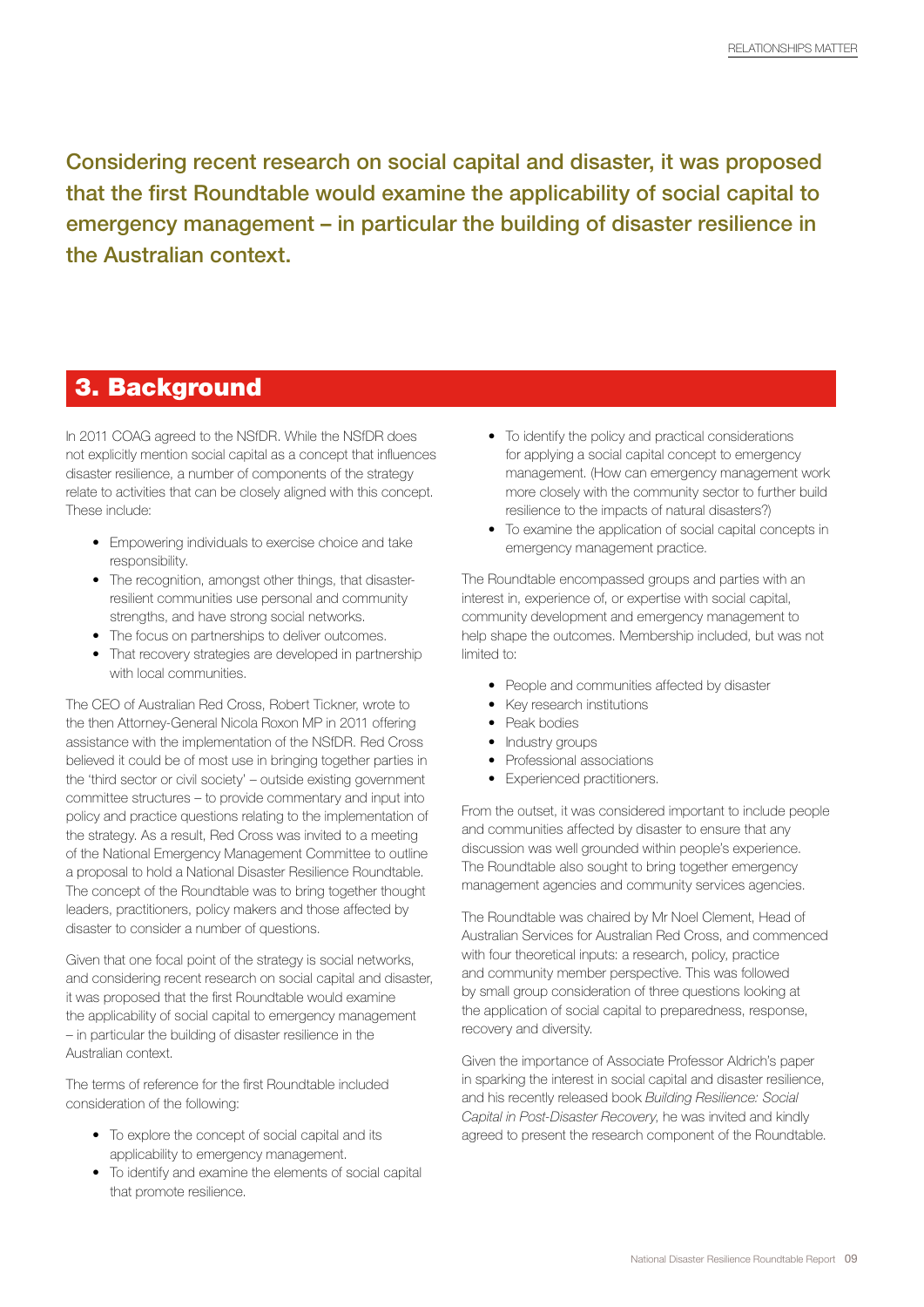<span id="page-11-0"></span>We also knew through our recovery work that supporting and facilitating connections was vitally important.

# 4. Opening comments

### Mr Noel Clement

#### Roundtable Chair and Head of Australian Services, Australian Red Cross

Relationships matter. Many of the things that we achieve in life are the result of not only our own endeavours but the relationships and trust we develop with others. For many years our approach as a sector to disasters has been a simplistic one. We lose it, we replace it and, if we can't replace it, we soften the blow of the impact.

Over time in Red Cross we have recognised there is an 'X factor' in disaster management. Why are some communities more prepared and resilient than others? Why do some get on with the job? Why disaster recovery is more than just rebuilding houses and infrastructure.

When Red Cross sought to contribute more to disaster management – particular in the preparedness space – we were careful to make sure our focus did not duplicate the very good work that was being done by our emergency services colleagues. A line in a paper by Professor Douglas Paton struck a chord: communities that are well connected are better prepared. Hence step four of REDiPlan was born: *Know your neighbours*. We also knew through our recovery work that supporting and facilitating connections was vitally important. Yet often we had to defend the role of the humble barbeque against more seemingly tangible recovery initiatives. Here another paper struck a chord, by Professor Daniel Aldrich, that identified the role of social capital in facilitating recovery.

Social capital as a concept came to prominence in the early part of the millennium, with the publication of Robert Putnam's influential *Bowling Alone: The Collapse and Revival of American Community* 11. The concept recognises that, like other forms

of capital, natural, financial, physical and human social capital can be 'invested in', grown, and drawn upon when needed to enable participants to act together more effectively to achieve shared objectives.

The idea is that strong social capital, that is strong individual and community networks, has been used to support a number of areas, better educational outcomes, good governance and civic participation, reduced crime and positive health and wellbeing.12,13 This capital relies upon trust between the participants, and a good level of reciprocity, that is mutual help willingly given without obligation. For example, if one person borrows a lawnmower from another, at a later date that person may offer to help move furniture, without thinking, 'He helped me then, so I must help him now'.

As the National Strategy for Disaster Resilience, agreed by the Council of Australian Governments last year, recognises the importance of social capacity and community networks in building resilience, we saw an opportunity to bring together a range of participants in emergency management to examine social capital and disaster resilience. Writing to the National Emergency Management Committee, the peak committee for emergency management last year, the Committee agreed that this would be a worthwhile activity.

The goal of this inaugural National Disaster Resilience Roundtable is to bring together community members, researchers, practitioners, policy makers and peak bodies – those of us in civil society and government – to deepen the understanding of the impacts of emergencies through examining the role of community networks and trust, that is social capital, to disaster resilience.

- 12 Halpern, D 2005, Social Capital. Polity Press, Cambridge UK.
- 13 Wind, TR, Fordham, M, Konproe, I 2011, 'Social capital and post disaster mental health', *Global Health Action*.

11 ibid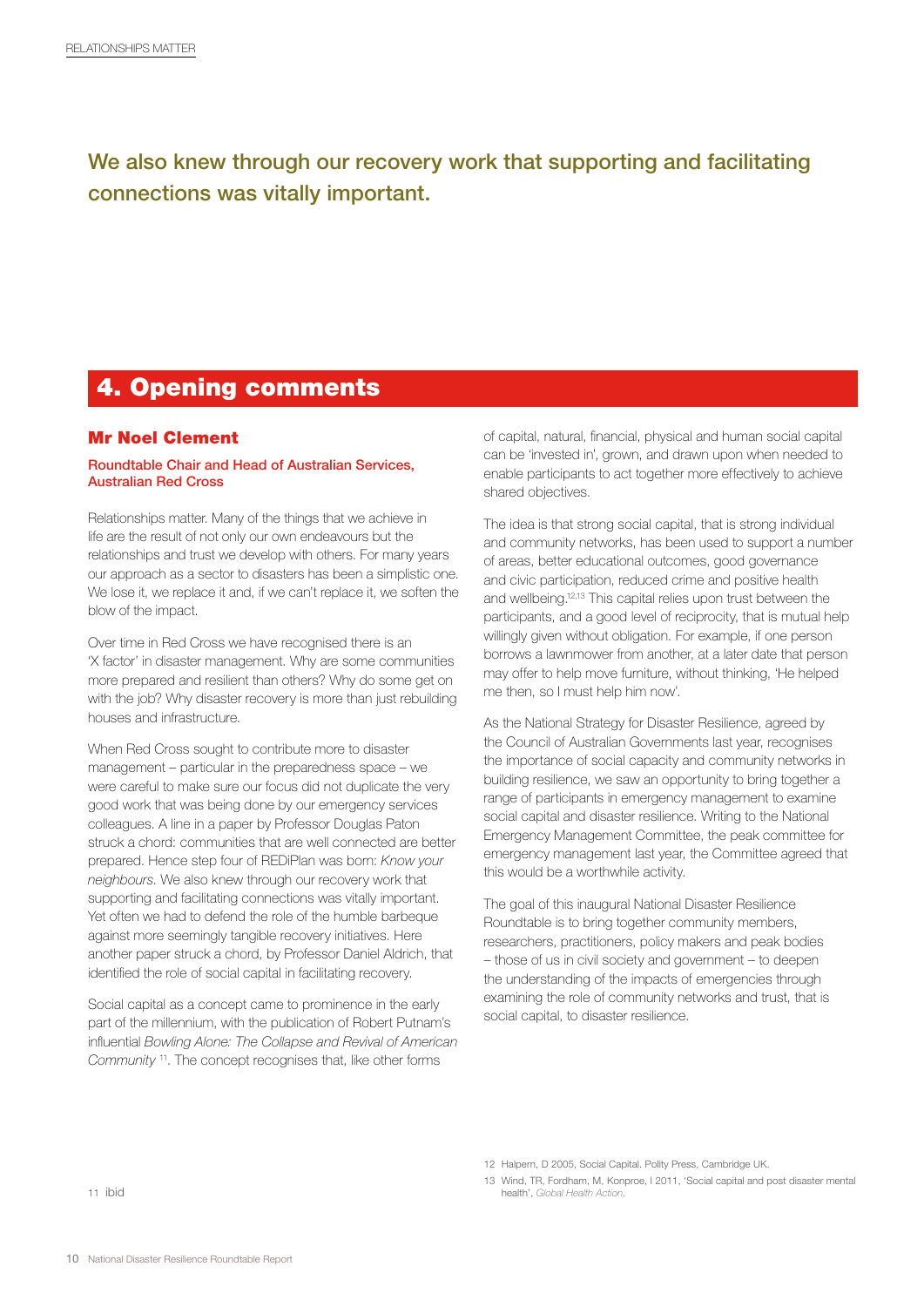Governments need to engage with the community, business, and not for profits, and partner with them to build resilient communities.

# Opening remarks on behalf of the Australian Government

## Mr Mike Rothery

First Assistant Secretary National Security Resilience Policy Division Attorney-General's Department

*Mr Rothery is responsible for Security and Resilience policy*  redevelopment in the Australian government. He has particular *responsibility for the implementation of the National Strategy for Disaster Resilience.*

After the Victorian bushfires in 2009, the emergency management community went back to basics to consider; what is a disaster, where do government and community intersect, and what are the expectations of each and gaps between them? It was recognised that many of the practical issues that emergency services agencies needed to deal with "on the day" have the potential to be managed much earlier in the policy and planning process, but that this requires a much broader commitment across government. It is also apparent that changing demographics of rural, and perirural areas, are challenging basic assumptions about awareness and preparedness to live in areas with a history of bushfire. As people move from cities into the rural area (often called the 'sea change' and 'tree change' phenomena), urban expectations of emergency services are carried over into rural areas.

There is clearly a need for emergency management agencies to be more involved in whole-of government policy development than ever before. Governments need to engage with the community, business, and not for profits, and partner with them to build resilient communities. There is a serious question as to the right balance between assisting communities become resilient, but not over dependent on outside help that might not always be available in an extreme event.

The National Strategy for Disaster Resilience is the Council of Australian Government's attempt to bring these different elements together to guide how Australians and their communities become more disaster resilient. The strategy was drafted with input from a range of stakeholders, and is the first attempt to put disaster management in a national and multidisciplinary context. It also recognises the role of a range of participants and stakeholders, including the community.

Through implementation of the Strategy, new approaches to emergency management are being developed, underpinned by the recognition that emergency management is everyone's business.

Mr Rothery welcomed Red Cross' contribution to the implementation of the Strategy as a practical example of bringing together a range of participants, that did not normally come together to consider these issues. He looked forward to fruitful discussions coming from the roundtable.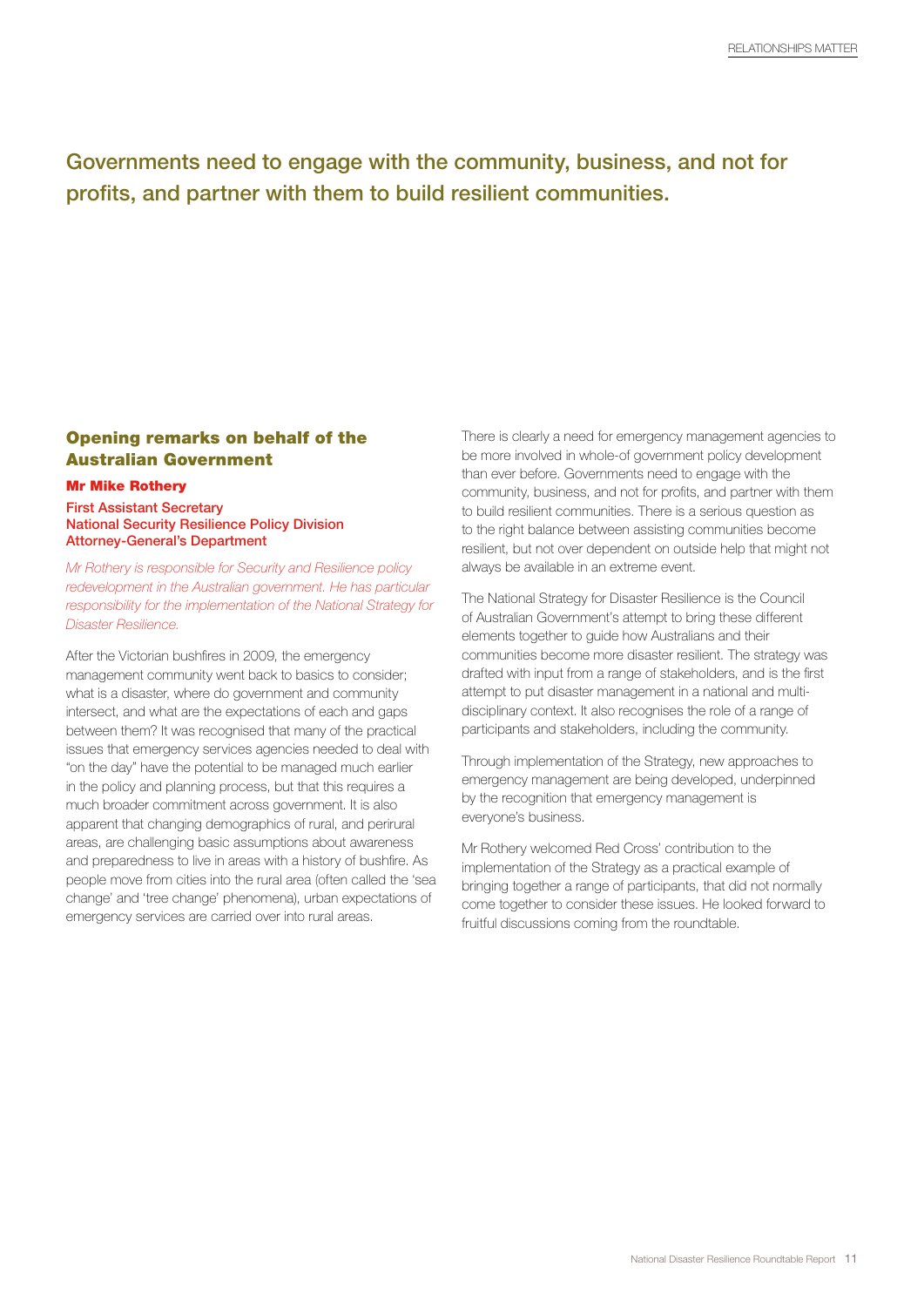Collaboration and the leverage of partnerships is key to getting better outcomes for communities in disaster resilience.

# 5. Conceptual perspectives

### 5.1 Policy perspectives

### Mr David Place

*Chief Executive of South Australia Fire and Emergency Services Commission (the umbrella organisation covering Metro and Rural Fire Services and the SES), Mr Place has had a long career as an ambulance officer, holding senior executive roles in the SA Ambulance Service.*

Representing the Australian New Zealand Emergency Management Committee (ANZEMC), Mr Place presented the first of the theoretical inputs for the day.

Mr Place spoke of the changing roles of government and communities in emergency management. Although he noted that progress has been made in improving emergency management practices over the past decade, he felt that the messages were still not getting through. On a recent trip through the Adelaide Hills, one of the highest fire prone regions in Australia, Mr Place said that he saw many gutters filled with litter and simple tasks, such as clearing around homes, not being undertaken.

Mr Place suggested that society was potentially moving from resilient to reliant and, in his view, every time government takes a step forward some members of the community take a step back. He illustrated as an example the recent release of the telephone warning system that sends SMSs to people about imminent threats in their area. While speaking about it on talkback radio, one caller asked him how he would get the SMS if he was on his tractor. Mr Place felt that this example goes to the heart of shared responsibility – is it all incumbent on government, or do other community members also have responsibility to take action? Should the caller be considering that if the message is not getting through to him, what can he do to improve his circumstances?

Reflections were made on the impact of a government action, such as the payment of a universal fires services levy. In response to the challenges communities have to fundraise for fire services, the levy is designed to provide a consistent level of funding to fire agencies across the board. However the spin off benefits of local fundraising activities, still apparent in many rural communities, is that community members engage with the challenge, and they become more aware of the issues. Mr Place made the comment that reduced impetus for local fundraising efforts had an unforeseen negative community consequence.

Noting that funding for disaster mitigation activities has remained relatively static over the past decade, Mr Place said the focus for state governments, such as South Australia, has been to provide seed funding to get innovative projects off the ground; examples being the Red Cross Emergency REDiPlan project in the Adelaide Hills, or the funding provided to the RSPCA to develop an online billeting system for pets when people leave their homes on extreme fire weather days.

Mr Place concluded that the NSfDR promotes a focus on partnerships, with nontraditional participants in emergency management helping to develop disaster resilience. This focus is a recognition that disaster resilience cannot be 'done' alone. Collaboration and the leverage of partnerships is key to getting better outcomes for communities in disaster resilience.

# 5.2 Practitioner perspectives Ms Anne Leadbeater

*Strategic Project Manager, Murrindindi Shire Council, Victoria. Ms Leadbeater has a background in emergency management policy, community development and adult education. Ms Leadbeater worked on behalf of council to coordinate the initial recovery efforts for the Kinglake Ranges communities.*

Ms Leadbeater presented the second of the inputs for the day. She started by outlining a Community Building Initiative that she had been managing prior to the fires in the Kinglake ranges area. The initiative focused on eight communities, involving 4500 people, and used the motto 'Ideas into action'. Participants mapped community assets and then defined priority projects, and developed a community plan. Out of the planning process action teams were developed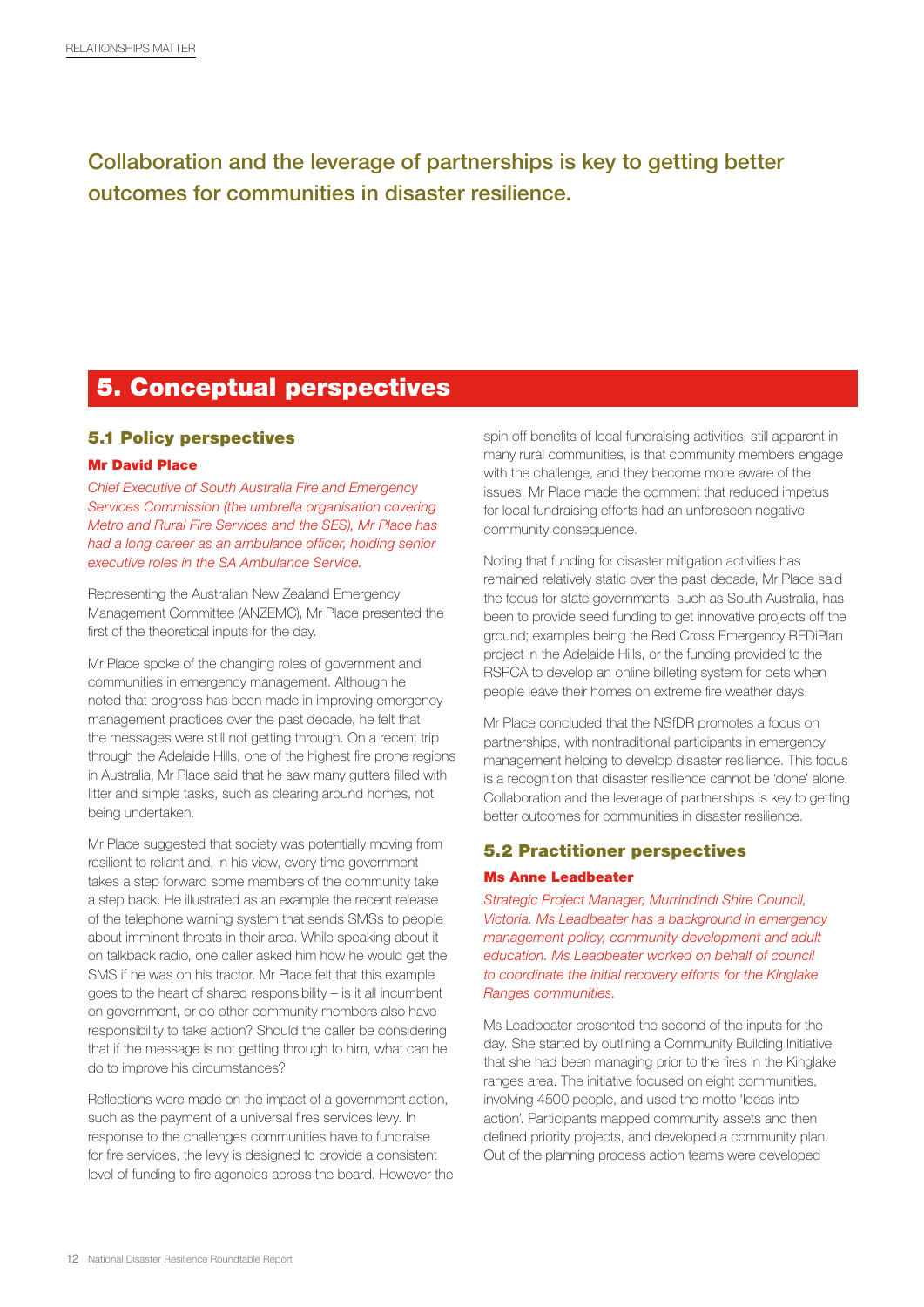Right: Reciprocity: doing things for each other, an important element of social capital.

Far Right: The impacts of disaster, not only what is lost, but what does this mean?



to work on projects, and the overall feeling was that the process worked well.

Black Saturday changed everything on 7 February 7 2009. Ms Leadbeater drew the group's attention to the example of Toolangi, a small township affected by the bushfires. The Toolangi community called the council to help with relief matters, as there was still a significant fire threat in the area after Black Saturday. By the time the council team arrived at the CJ Dennis Hall, with relief materials in hand, they were surprised to find everything had already been set up. Local community members had taken it upon themselves to coordinate what was needed, what was offered, and provided information on a regular basis. The community drew upon its own skills and resources to make this happen. From there, two weeks after the fire, the threat subsided and the community moved into recovery. Four weeks later, they had established a recovery group, which focused on planning for medium and longer-term activities and began using the Community Building Initiative model that they had worked on prior to the fires, as they were comfortable with the processes. The community then set out to define recovery priorities and strengths, arrange action teams, identify and promote connections, and foster innovation and resilience.

The success factors within the community included:

- The importance of working with local leaders
- Communities setting their own goals and using local resources
- Strong communication
- Recognising that communities are inherently resilient and being mindful that agencies and governments can reduce this resilience, which can lead to a learned helplessness.

Ms Leadbeater also emphasised that the best way to promote disaster resilience messages is through existing groups and activities, e.g. the local knitting group. Community networks already exist, people come together to talk, and the messages can be added to activities that are already happening, rather than going to the effort of holding sessions that generally

only the committed turn up to. It is important for governments and agencies to support community engagement by tapping into existing community skills and resources, and to help communities learn new skills. All of these activities are of benefit to communities, even if there is no disaster. This has the effect of shifting the focus of resilience building to everyday activities, which are of particular benefit if a disaster strikes. Disaster resilience is individual and community resilience, everyday of the week.

### 5.3 Research Perspectives

### Associate Professor Daniel Aldrich

*The third input of the day was provided by Associate Professor Daniel Aldrich from Purdue University, via videolink from Japan. Professor Aldrich is a political scientist who has published extensively on communities that have experienced catastrophe.*

Having personally experienced Hurricane Katrina, he has recently turned his attention to social capital and disaster resilience and has recent published a book entitled *Building Resilience: Social Capital in Post-Disaster Recover*y.

Professor Aldrich commenced by suggesting that disasters generally didn't interest political scientists, but having moved to New Orleans just prior to Hurricane Katrina – and losing his job, home and most of his possessions – the five months of unemployment that followed allowed him to observe and think about what was happening around him.

By mapping the return of residents to neighbourhoods in New Orleans, he noticed that there were some counterintuitive processes happening; in places where there was deeper water, people returned; some of the poorer areas had early returnees. As an example, when one community needed 500 people to sign paperwork to have the power company reconnect the power, gaining the signatures was achieved in 24 hours. Professor Aldrich started to form the idea that these actions occurred because of how well these communities were connected, and their access to a range of informal resources. This led him to look at the application of social capital at the application of social capital. This led him to look at the application of social capital at the application of the application of the application of the appl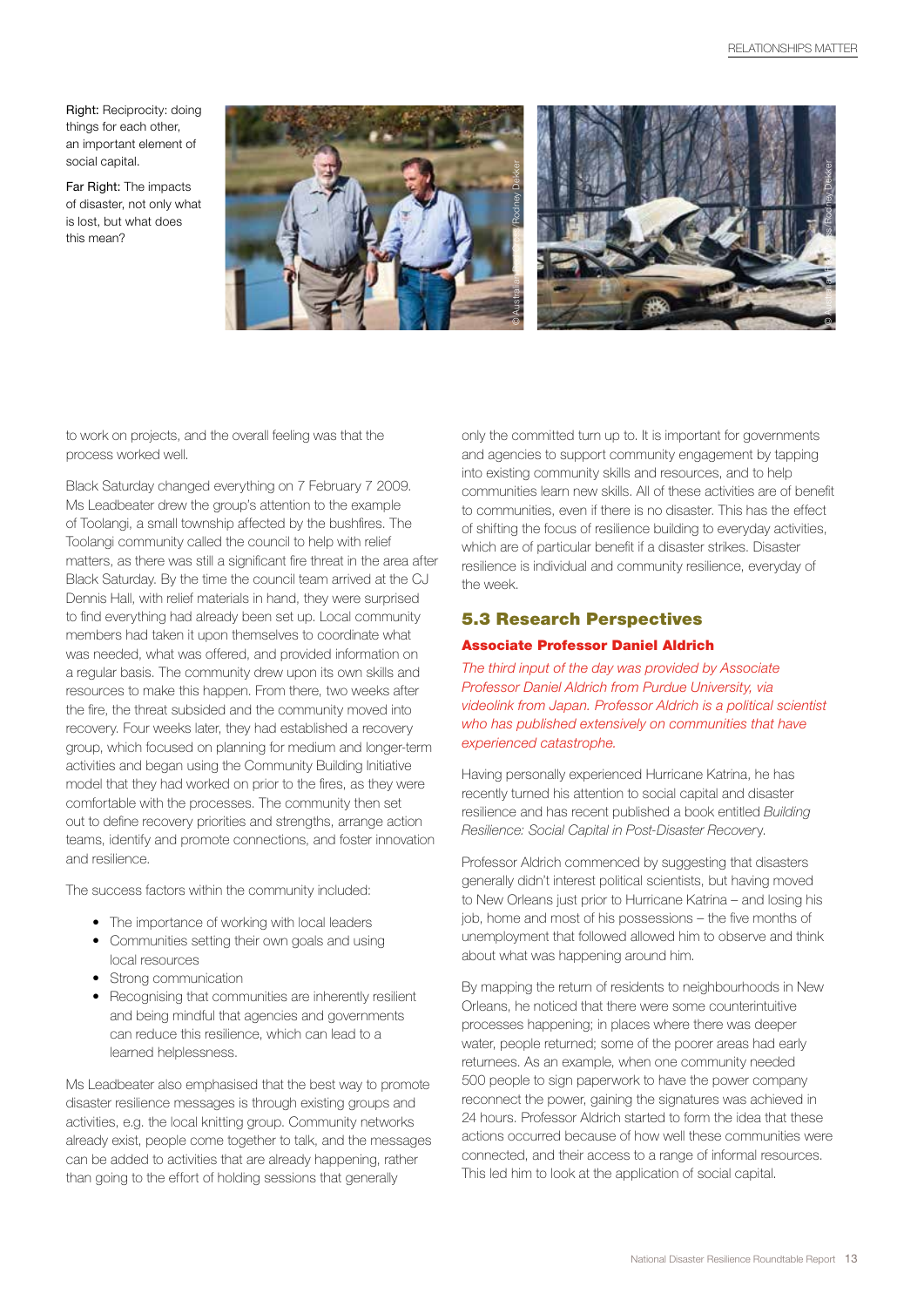<span id="page-15-0"></span>

Far Left: Recovery Centres support and enable stretched community networks.

Left: Flood have insidious intangible impacts.

Professor Aldrich gave an overview of the traditional influences on recovery outcomes: financial aid, the level of destruction, governance, population density and socio-economic disparity are generally indicators on how recovery may progress. The notion that more financial aid will speed recovery, and the level of destruction will slow recovery, is generally not supported in the research that Professor Aldrich has undertaken – in the Tokyo earthquake of 1923, Kobe Earthquake of 1996, Indian Ocean Tsunami of 2004, and Hurricane Katrina in 2005.

Professor Aldrich introduced the concept that social capital consists of bonding, bridging and linking capital elements. Bonding social capital consists of the strong ties within a community that link individuals within a horizontal network. These relationships are most often found at the level of family, friends, neighbours and work colleagues. Bridging social capital, on the other hand, generally consists of ties found between people sharing traits, such as similar economic status, interests, or political stance, but who differ in factors such as location, occupation or ethnicity. Finally, linking social capital represents a more impersonal form of social capital found within communities. The category of linking capital represents the vertical ties within communities which develop between formal institutions, organisations and individuals. Each of these three forms of social capital represent networks vital to sustaining community vibrancy and prosperity and form part of an interrelated system of group and individual relationships.

Professor Aldrich also identified how strong social capital can lead to people collectively participating and having a voice in the recovery. Weaker forms of social capital can lead to individuals and families exiting from a neighbourhood, and if the ties are weaker then there is little reason for people to remain in their community.

A number of suggestions for promoting social capital were identified by Professor Aldrich, from block parties or street parties through to more organised action groups. He also outlined a project that he was involved with that used a community currency. In this instance volunteering was valued in a local community by a currency, which could be used to exchange goods and services with local businesses.

# 5.4 Community perspectives Ms Suzy Robinson

*Manager of the Fernvale Futures Complex for the Somerset Regional Council. Director of the Lowood and Fernvale Community Bank.*

The fourth perspective provided was that of community member Ms Suzy Robinson. Ms Robinson was directly affected by the 2011 Queensland floods, and has been actively involved in the recovery of her local community, Fernvale, and surrounding suburbs.

Ms Robinson outlined the challenges for her community, in a rural region that, further west of Toowoomba, was somewhat forgotten in the floods. There were significant challenges with evacuations within the area. Once the waters had subsided, the community came together and, along with the agencies in the recovery plan including Red Cross, worked well to identify needs of people affected.

One of the emergent needs identified by the community and agencies was to distribute donated and sourced goods. As a result, a recovery centre and distribution centre were set up. The centres responded to local needs and were staffed initially by local volunteers, soon becoming focal points for the local community – not just a place where people came to 'get things'. but also to meet, talk, and run sessions (such as parent's groups). The centres were enablers and connectors, supporting the networks that were stretched by the impact of the floods, and the development of new networks, by providing a safe, easily accessible place for people to meet.

Ms Robinson emphasised the importance of social events as a way of promoting community connections. One focus was the Getting Back to Somerset event, to demonstrate the strong ties that united local communities, and to recognise that recovery was ongoing. The community also focussed on story telling, as it was recognised as important by community members to share their stories, and to create a community narrative that could help shape recovery. A project is underway in the region to collect these stories and photographs for publication.

As a result, Ms Robinson identified social activities as playing a key role in the recovery of the Somerset Region, promoting connectedness between people whose everyday lives had been changed and challenged. Planning for recovery should always take into account social activities.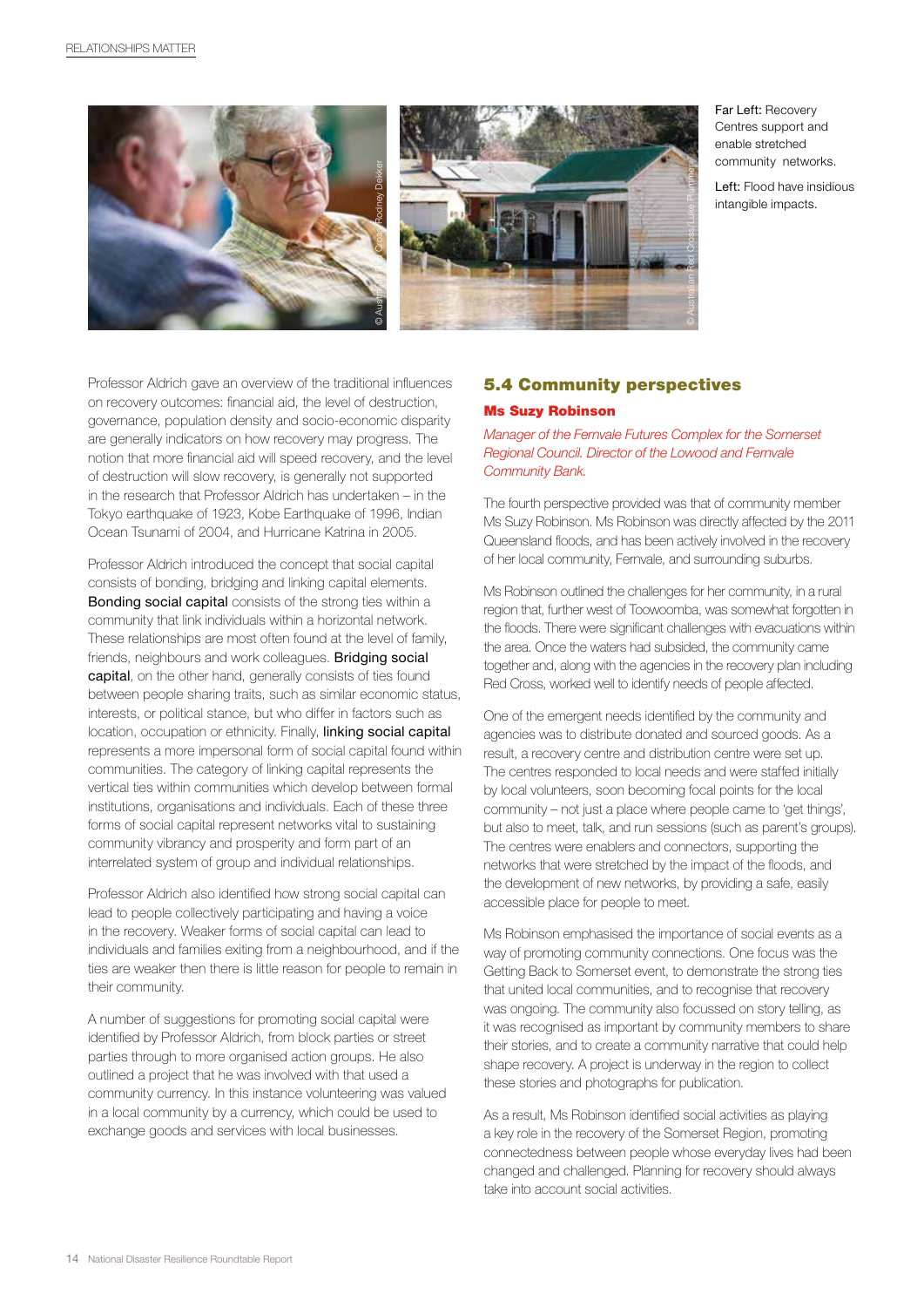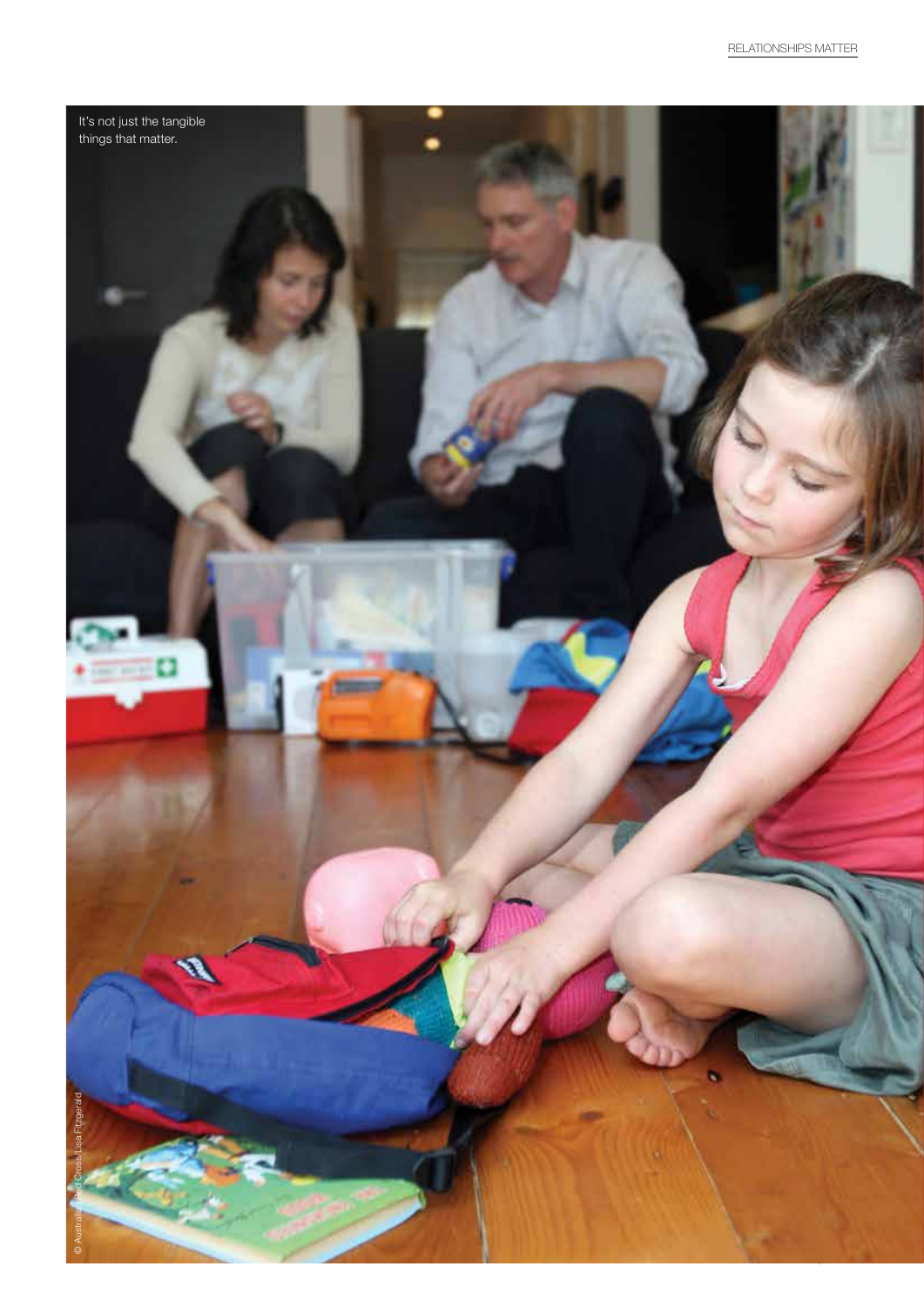Trust and good relationships with authorities and agencies providing the education and awareness activities forms strong linking social capital.

# 6. Social capital in emergency management – Discussion

The participants were divided into four groups to examine preparedness, response, recovery and diversity. Membership of the groups were deliberately diverse, to promote a range of views within discussion. Each group moved around to different sessions and spent 45 minutes considering a set of questions. This section reports on discussions undertaken in the group sessions and looks to link these discussions to elements of social capital, bonding, bridging, and linking, as well as trust and reciprocity.

### 6.1 Preparedness group

#### *Facilitated by Miriam Lumb Senior Project Officer, Preparedness, Australian Red Cross.*

Disaster household preparedness is the action that people take to avoid or reduce the impacts of disasters on their lives and livelihoods.

Participants were asked to consider the following statement:

*A well connected community is more likely to be prepared14. Achieving disaster preparedness is about seeking behaviour change, getting people to act to reduce their potential impacts, not only to surviving the hazard, but also for the longer-term recovery.*

Participants were then asked: *"Thinking about each of the forms of social capital – bonding, bridging and linking – what are the formal and informal networks that we can tap into to raise awareness about hazards, and to encourage household preparedness?"* 

#### **Discussions**

One of the core elements of social capital – trust – was seen to be vital to preparedness efforts. Information from a trusted source enables people who aren't necessarily familiar with disaster preparedness initiatives to access and act upon information. It was noted that people tend to trust family and friends first over official sources.

Reciprocity is also seen as important, as many of the actions that take place during and after emergencies rely upon people helping each other, e.g. moving furniture, providing shelter, and other forms of direct and indirect support (financial and practical). Preparedness programs and activities need to promote the idea of helping each other, and sharing the responsibility for preparedness activities. Conversely, there are opportunities where people are already working together within communities, such as land care or working bees, or other community projects that use existing networks and shared activities to build awareness of disasters.

A key theme from the disaster preparedness discussions was the critical need to educate and spread awareness within communities about the threat disasters pose to an individual's wellbeing. It was identified that while social networks are important to securing positive disaster outcomes, this was in part contingent on the knowledge and education of disasters that existed for individuals within these networks. Also important was an understanding of what people can do to help each other. This is a reciprocal relationship, where one is dependent on the other. Disaster awareness requires strong networks to be effective and community networks need good awareness to know what they are dealing with.

This awareness is contingent on having strong forms of all three types of social capital. Trust and good relationships with authorities and agencies providing the education and awareness activities forms strong linking social capital. The linking social capital enables programs to be informed by local knowledge and needs. Strong linking social capital allows for the transfer of knowledge networks, and would then be facilitated by good bridging and bonding social capital, well connected groups within communities. Strong bridging social capital, i.e. well supported local institutions, acts as a conduit for information and education activities, as these entities already exist, and can act as channels for the preparedness agencies. These entities include formal or constituted groups, such as sporting clubs, interest groups, religious groups, or local institutions, like schools or child care centres. However, also important and often forgotten are the informal focal points – key community assets and gathering places, such as cafes, hotels, hairdressers, stock and station agents, and local supermarkets – where people develop

<sup>14</sup> Paton, D 2003, 'Disaster Preparedness: A social-cognitive perspective', *Disaster Prevention and Management*, no. 12, pp. 210-6.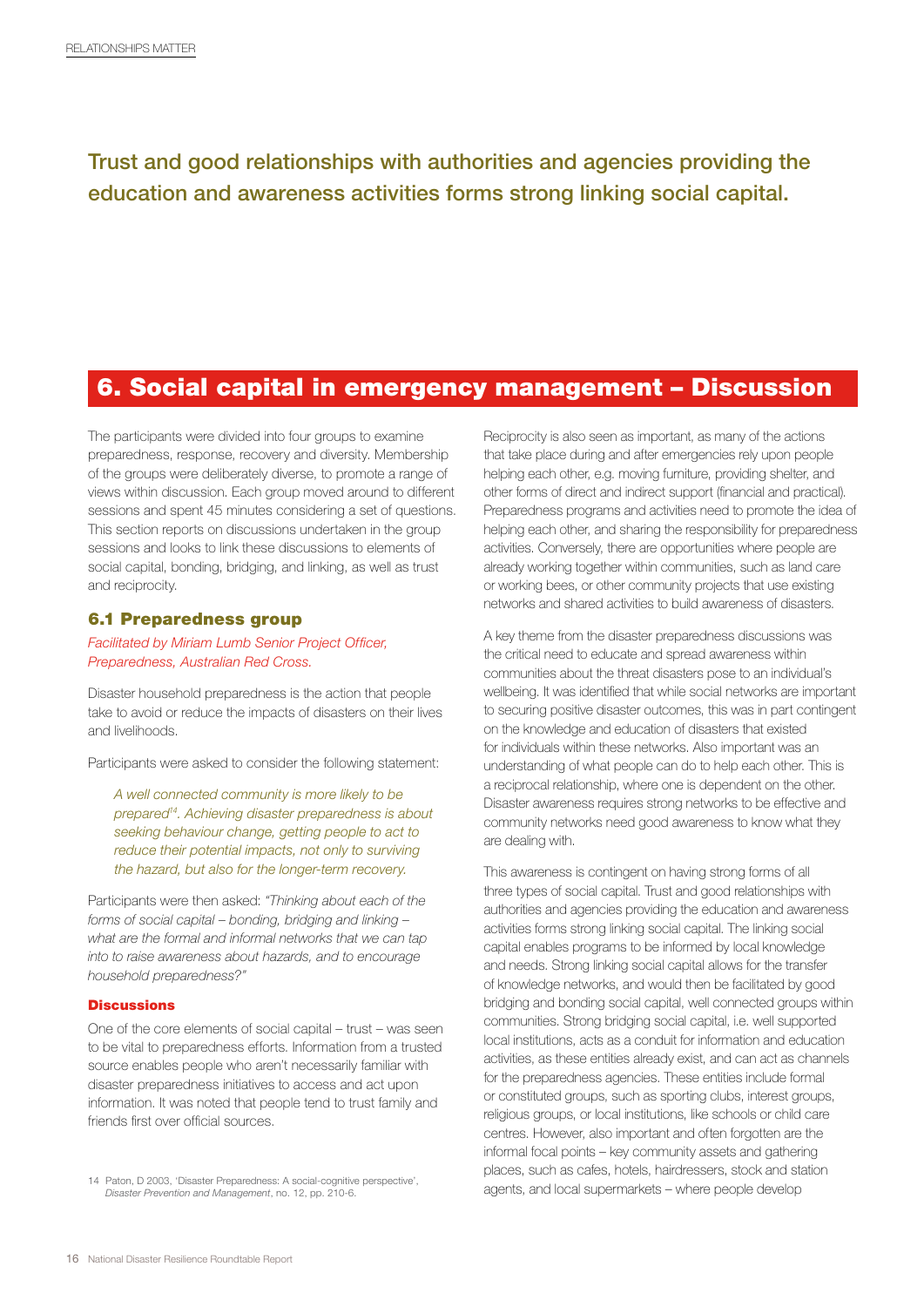Right: Dissemination of information is through many different channels.

Far Right: The bushfires may have destroyed homes and towns, but the strong community ties remain.





relationships with local business operators. These operators can be as important a conduit or enabler as the local councillor or school council president.

It was noted that the ability to manage consequences and mitigate outcomes in a disaster situation generally lies in community hands, recognising the value of strong networks built on friends, family and community. In reality, most individuals do not consider themselves helpless in the face of disaster (and nor should agencies consider them helpless).

In this context, disaster preparedness is seen as a means of equipping communities with the information most essential to mobilising social networks to prepare for and, in some cases avoid, disaster. Again, strong bonding and bridging social capital is critical to the development of good dynamic networks that will support people to be prepared. One challenge of strong bonding social capital is for people who are new to an area, or on the margins of society. They may find themselves isolated and unable to access the support that bonding and bridging social capital can bring. This is termed the 'dark side' of social capital.

A strong emergent theme from the discussions was that preparedness approaches should acknowledge the long term nature of recovery. These approaches need to be multi-pronged to address financial, physical and psychological barriers to both preparation for and recovery from disasters. This theme operates in the linking social capital sphere, where agencies providing preparedness education and awareness tend to focus on short term survival issues.

Tied in with building of community capacities is a need to be realistic about how recovery from a disaster takes place. When building strong social capital resources, a sense of realism is necessary in order to create mutual expectations and bolster motivation around achievable community goals. Through this comprehensive approach, community members would be able to draw on a diverse range of mutual experiences that would cement community bonds and enable shared learning in a variety of different areas relevant to the experience of disaster.

While education was identified as a key factor for improving disaster preparedness, the dissemination of information should not take shape in a single generic form. Rather, it was recognised that education should be targeted according to community needs and existing local structures. Social capital takes many unique forms dependent on community structures. Likewise, the dissemination of information throughout community networks was seen to be situational in nature and should be necessarily flexible to community structures and needs. This would, in many cases, involve using flexible messaging that appeals to a particular demographic, cultural group, age range, etc. In addition, information could be delivered in a range of forms, depending on demographic needs. Formats could include both disaster preparedness targeted activities or general community activities, such as formal town meetings, informal social gatherings, and through the use of social media.

Disaster awareness programs need to be based on community development principles; taking into account the needs of communities and local community circumstances. Using this approach will enable programs to be aware of local issues and needs, and ensure a greater degree of success. To enable this, practitioners must be aware of, and have skills in, community development. This may be a challenge for many existing practitioners, as the tendency has been to deliver a one-size-fitsall program.

Support for these activities needs to have a long term focus. It was noted that road safety and public health campaigns have achieved success over decades, not just years. This outcome can only be attained by adopting a non-partisan approach by decision makers, and by developing long term funding models for programs and activities.

It was concluded that by creating preparedness programs that listen to community needs, rather than impose across-the-board solutions, community-driven programs have the potential to access vulnerable community members. Through the recognition of existing social capital resources, communities could use key agents within at-risk populations and work within existing programs to provide integrated and engaging messaging on preparedness. This will require good linking social capital, as well as strong bridging social capital and a form of bonding social capital that is inclusive.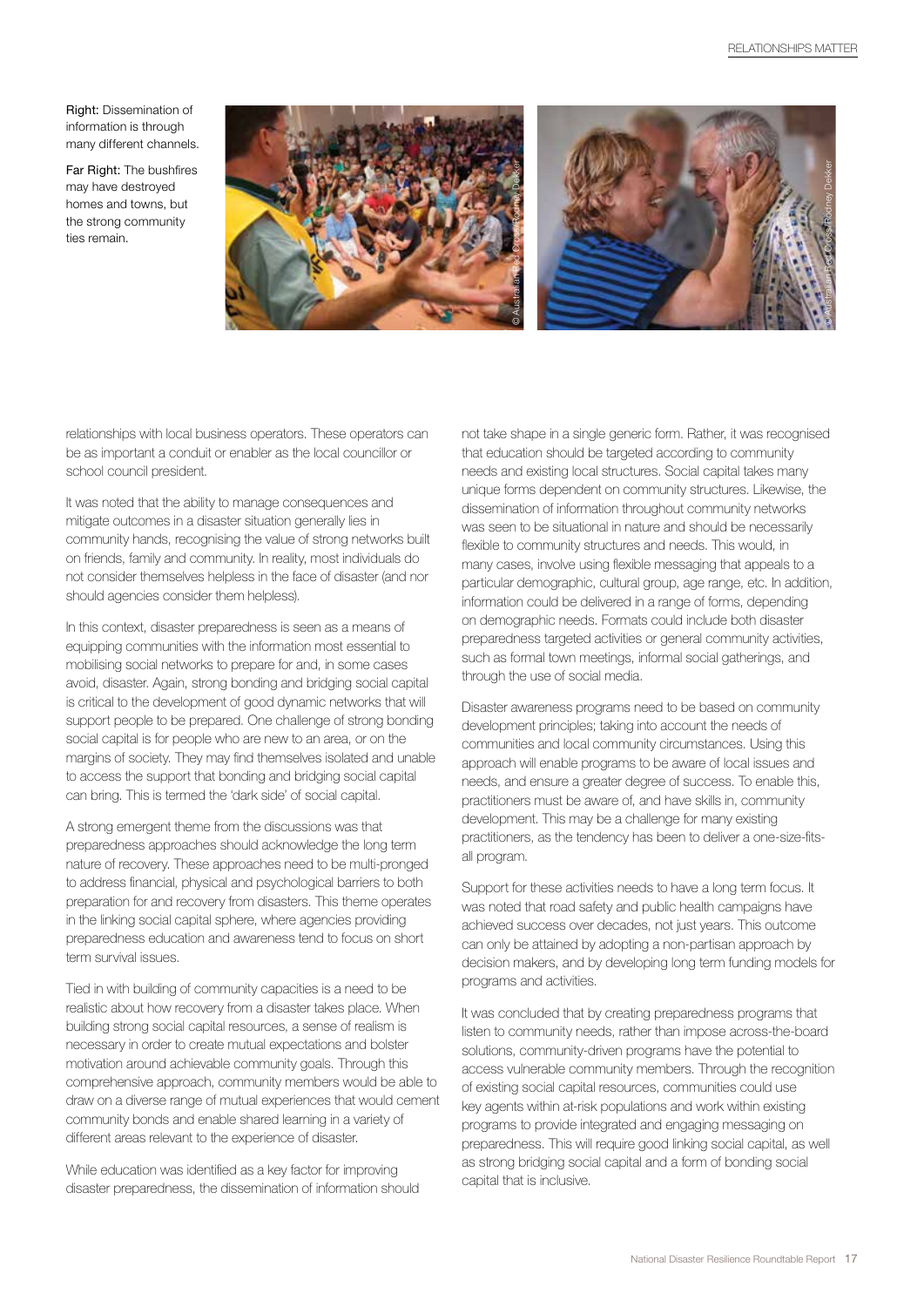# Working through established structures is key to accessing existing social capital within a community.

### 6.2 Response group

*Facilitated by Sally Paynter National Coordinator, Capacity Development, Australian Red Cross.* 

Participants were asked to consider the following statement:

*The response/relief period of emergencies is characterised by high uncertainty and escalating hazard threats. The focus in this period of emergency management is upon surviving the hazard.* 

Participants were then asked: *"Considering bonding, bridging and linking social capital, what strengths do people and communities bring into a disaster? How can this be drawn upon to meet people's immediate safety and practical needs?"*

#### **Discussions**

Response is seen as a very time limited period, generally with a sudden or quick onset of activities. These activities are generally focussed upon basic rescue and relief needs, which tend to cease or transition to recovery once the threat of the hazard subsides, and the uncertainty it generates recedes. It was noted that whatever capacities or resources an individual or a community had available to them, that is what they had to work with in a disaster. Hence, the focus of planning needs to be on the issues that communities and individuals face when hazard threats are high, as well as resources that will be needed and ways to access them quickly. This period is also generally the focus of media and political attention.

When thinking about relief needs, such as shelter, food or information, there are many different types and sources of community resources. Often, however, these resources are not utilised as they are not identified pre-disaster and only emerge during the disaster. In addition, there is a tendency to rely upon the mobilisation of official agencies and resources detailed in emergency management plans. Communities organise themselves each day of the week, as Russel Dynes<sup>15</sup> notes, and part of the challenge of emergency managers is to know

about agencies and activities and to connect with them during the response period.

There was emphasis on the idea that one response 'does not fit all' as might traditionally have been applied by government and relief agencies. Contrary to this traditional approach, it was felt that the key to effective disaster response lay in the ability to tap into local resources, services and knowledge to create tailored response plans. It was suggested that responses to disaster could be designed and implemented most efficiently if great care was taken to account for existing social capital and resources – that is networks and trust – that might exist within a community.

Working through established structures, such as strong social networks, traditional gathering places and local geographical knowledge, is key to accessing existing social capital within a community. Strong bonding and bridging social capital promotes a sense of self-efficacy, and coupled with strong linking social capital, (i.e. trust in official agencies) community members are well equipped to support people's immediate needs (safety, shelter, rescue, food, water, information, first aid). Identifying and understanding existing resources is critical to providing the most suitable assistance to communities who already have a strong level of resilience, as well as supporting communities who are less resilient.

While the role of expertise and professional assistance was widely acknowledged in the discussion as being essential to dealing with the effects of a disaster, tapping into informal insurance networks was highlighted as critical. Relationships of reciprocity were also seen as an efficient use of a community's resources to ensure more sustainable outcomes and avoid dependency on external agencies. Through the use of these social capital resources, response outcomes were seen to be more community-tailored and offer greater sustainability. Additionally, through the cooperation of agencies and local leaders it was thought that more accurate and relevant community information might be shared with organisations providing relief, while simultaneously establishing community trust for organisations through support from respected leaders.

<sup>15</sup> Dynes, R 1970, 'Organizational Involvement and Changes in Community Structure in Disaster', *The American Behavioural Scientist*, Jan-Feb.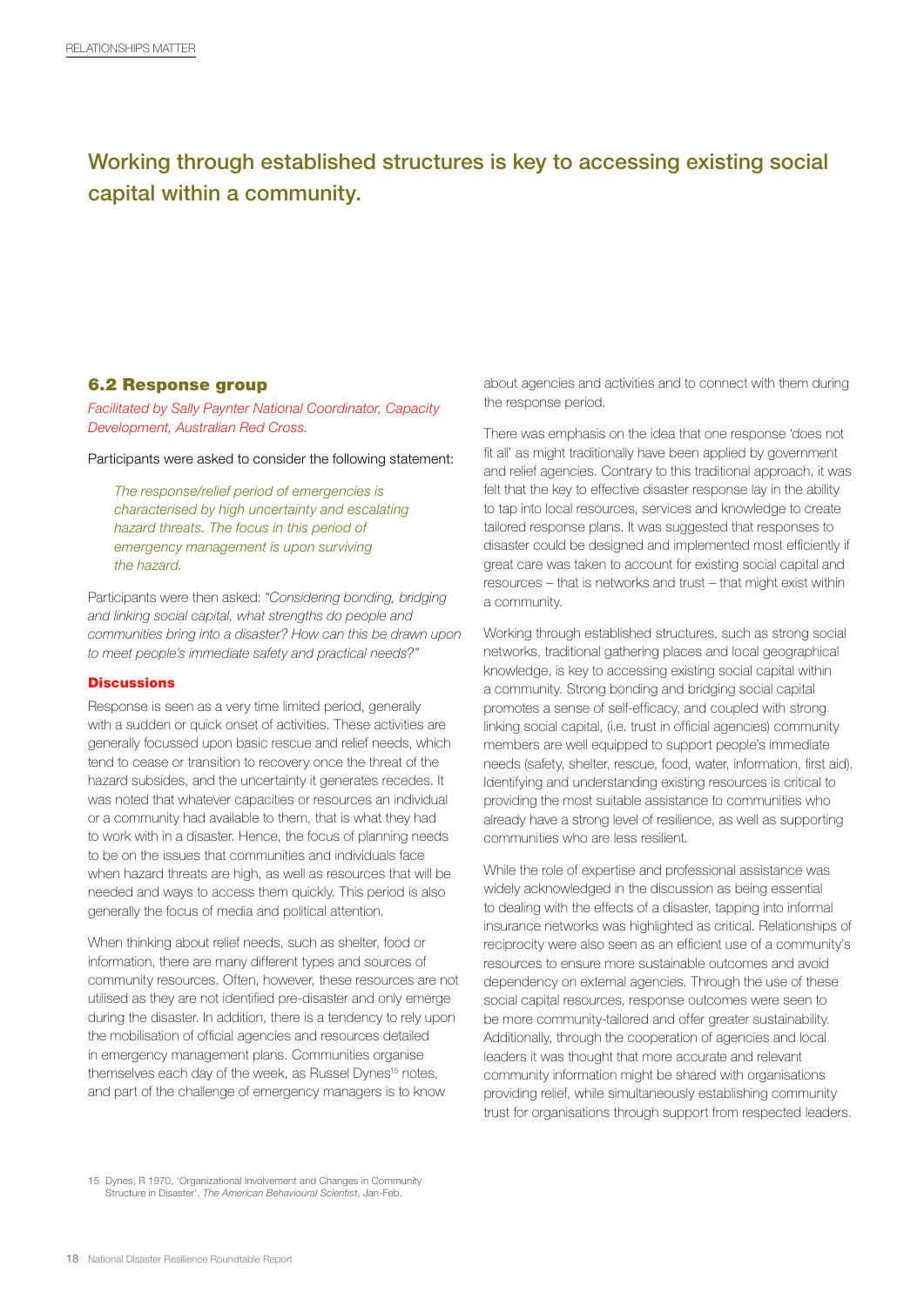Right and Far Right: Responses to disaster work well when they draw upon existing social capital.





A challenge noted was that many of these community resources are mobilised early to support immediate relief needs, yet when communities are faced with recovery, there may be challenges in sustaining a response. The early period is characterised, through a high level of high-media and political attention, by a narrative of 'communities pulling together and doing it themselves'. In fact, experience has indicated that once the media and political attention subsides, and communities are left to themselves, there are great challenges in motivating decision-makers and supporters to extend assistance in a sustainable manner.

Trust between agencies, and community members, is paramount in the response period, as people need to receive, process and act upon time critical life saving, or behaviour changing information. Additionally, the literature suggests that people more often than not are rescued or supported by family members, friends or neighbours, rather than emergency services.<sup>16</sup> Hence, reciprocity and strong networks are positives in the response period.

Reciprocity is also important as many response agencies' key messages now include: "You may not get a warning" and, "Do not expect a fire truck to come". Therefore, there needs to be a greater reliance on community based resources, friends, family, and neighbours, and for this to be seen in a positive light, e.g. "We pulled together" rather than "They did not come."

One concern to come out of the discussions was the need to develop responses that not only identified community leaders, but also members of the community at higher risk because of weak social capital networks and resources. While strong social capital can be a positive indicator of one's ability to overcome disaster, so too weak social capital for some individuals can result in negative outcomes. A poor level of social capital for individuals could potentially manifest in infrequent communication, low economic support, feelings of isolation and little access to shared channels of recovery. Focusing on this, it was suggested that disadvantage might be combated through approaches taking into account diversity

of language, cultural backgrounds, previous experiences of trauma and additional assistance for people with disabilities. The other end of the spectrum was also discussed; people that may be considered too highly resourceful and resilient because they are in the high income bracket and often work out of the area. Sometimes these people are less socially connected to the community in which they live and as a result have poor social capital networks.

Practical ideas to support response activities include using social networking sites, such as Twitter and Facebook, to disseminate information, creating communication lists or phone trees to ensure all community members are receiving accurate and up-to-date information, and creating multilingual and Auslan materials to ensure inclusion for all community members. Community activities prior to disasters, such as street parties and other very locally focused gatherings, can also help people to get to know each other. This includes knowing who might need help or be able to offer help during the response period, and knowing who people can trust for information.

Planning for response activities – particularly relief activities of shelter, food, material goods – should also examine local existing providers, such as supermarkets, cafes, hotels and schools. Planners can identify, through community support agencies, what formal or informal networks exist, what support agencies or businesses are operating. Planners can also talk to the community to find out what their needs are, and what assistance can be offered.

Finally, it was highlighted that community expectations don't often match the role and purpose of government and nongovernment agencies. Confusion over the purpose of agencies can lead to inaccurate expectations and create overlap, and inefficiency, in dealing with the response effort. If a sense of clarity around the role of outside agencies is established early on in the response efforts, communities can better use their social capital resources creating a collaborative approach where overlap and confusion is then minimised.

<sup>16</sup> Shaw, R, Ishiwatari, M and Arnold, M 2012, 'Community Based Risk Management', *Knowledge Notes*, Cluster 2: Nonstructural Measures, Note 2-1, World Bank Institute.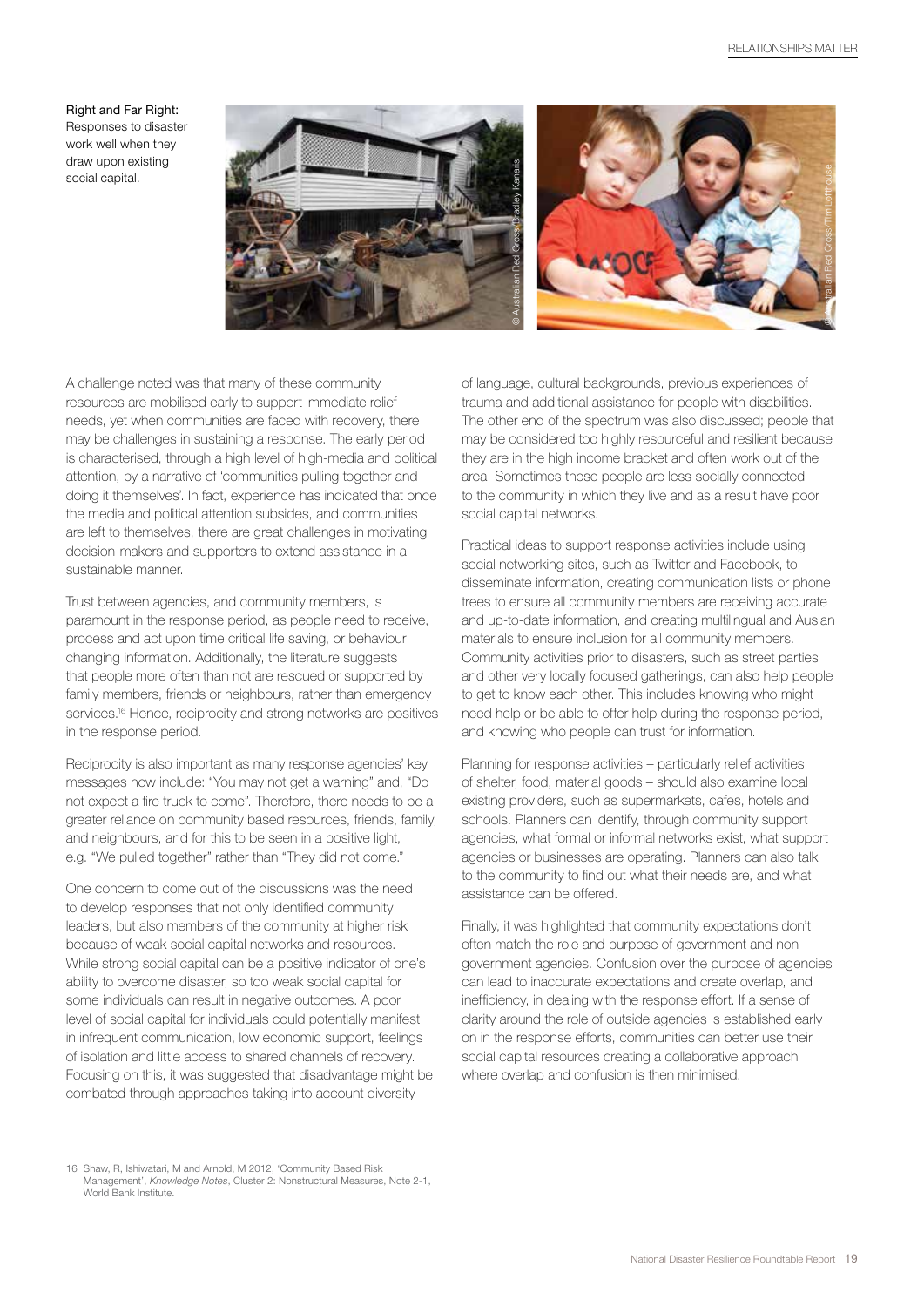The Thursday night dinners at Strathewen – a bushfire affected community in Victoria – were based on existing bridging social capital.

### 6.3 Recovery groups

*Facilitated by Kate Brady (National Recovery Coordinator) and Shane Maddocks (National Coordinator, Community Development)*

Recovery group 1: A focus on governance Recovery group 2: A focus on assistance measures

Participants were asked to consider the following statement:

*Recovery is a complex process that is long lasting (likened to a marathon). The nature of the disaster will change communities in a range of different ways: community members are lost or displaced, services are disrupted, landscapes are changed, a sense of safety is compromised.* 

Participants were asked two questions: *"Considering the forms of social capital – bonding, bridging and linking – what stressors are placed on a community's social capital post disaster?* and *"What is the impact of external aid (by that we mean funded or donated service support and assistance) in maintaining and building social capital post disaster?*

#### Group discussions

There were several key themes to come out of the discussions on disaster recovery. When bridging, bonding and linking social capital are used positively, communities are more likely to be empowered to directly determine how resources are allocated and used. Well-networked communities, with good participation in institutions, can support communities directly to decide how resources should be managed. However, it was noted by groups that if community members do not participate in local institutions or they have weak bonding social capital, then the risk is that they can be excluded from the decision-making process and resources distribution.

Community-driven recovery fits well within a strong linking and bridging social capital framework, as local agencies have faith in the community to know who is affected and what is needed. Likewise, the community trusts that the agencies and

authorities have the best interests of the community at heart. This is at odds with some of the existing recovery practices, which tend to assume that communities are dysfunctional after disasters and need someone to take control. It was recognised that resources could best be allocated by local communities, with support and guidance on the nature of recovery, according to local needs and priorities. This distribution approach differs from the traditional dispersement approaches taken by government and non-government agencies, but agencies need to be prepared to let go of these processes to a degree (within in the bounds of audit and transparency requirements).

By facilitating points of gathering, information sharing and cooperation, the opportunity to share stories and create common narratives might enable communities to strengthen their social capital networks and hence build internal resilience and capacity for recovery. In practice, this means supporting community events and barbeques, providing meeting places for people to come together, or identifying challenges that can be supported and tackled collectively. These community activities can either draw upon existing strong bridging social capital or serve to build social capital. For example, the Thursday night dinners at Strathewen – a bushfire affected community in Victoria – were based on existing bridging social capital. The gatherings further strengthened this social capital to enable the community to strongly and positively influence their recovery outcomes. A common narrative relating to the impact of the disaster on the community can be important for identifying how a community may react (and what assistance they may or may not need)17 as well as helping shape how a community may remember the events that have happened<sup>18</sup>.

Essentially, although it was recognised that social capital is a trait particular to and built within communities, it was simultaneously recognised that actions taken by policy makers and recovery drivers could indeed help to foster and strengthen these resources. Being prepared to enable and facilitate less tangible activities, without clear outputs, is a challenge for agencies to take up and support; in particular, policy makers

<sup>17</sup> Chamlee-Wright, E and Storr, H 2011, 'Social capital as collective narratives and post-disaster community recovery', *The Sociological Review*, 59:2.

<sup>18</sup> Richardson, J 2010, 'Disasters and Remembrance: A journey to a New Place', *Grief Matters*, Winter 2010.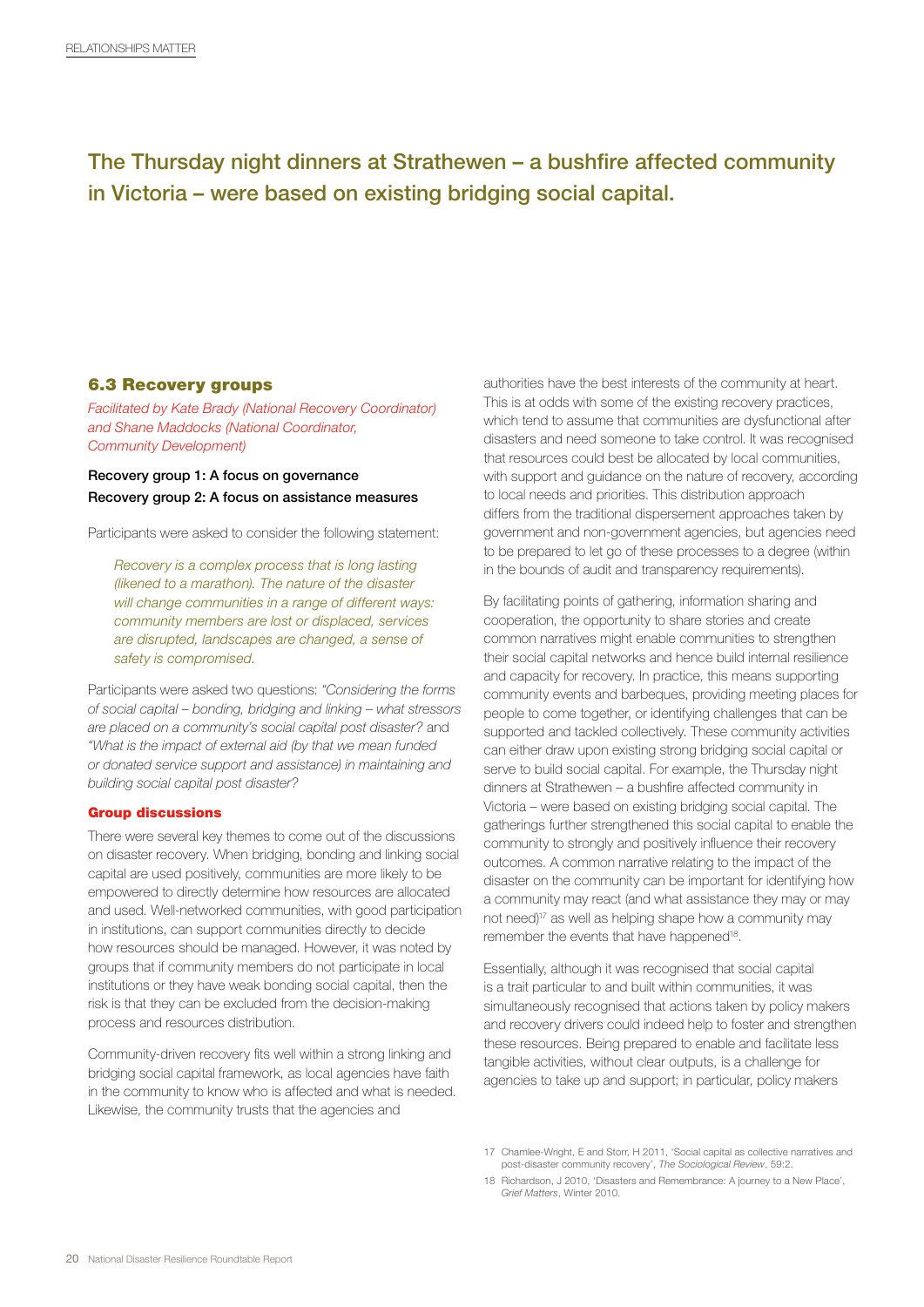<span id="page-22-0"></span>Right: Keep things local.

Far right: Recovery takes a long time.



and central government agencies who tend to focus on output based funding amid a populist focus of rebuilding quickly.

Keeping things local was a central theme throughout the discussions. This was evident in suggestions raised to identify local assets as a place to start in all recovery efforts. Strong bridging social capital comes into play here, where good links between local formal and informal groups and networks will help in identifying local capacities. While this might be a challenging task for outside agencies, such knowledge is readily accessible within communities and was identified as an important place to start building community relationships and creating spaces for collaboration. Agencies need to understand the relationships and the entry points within the community, and who in the community to work with to further explore this area.

Encouraging economic activity, and hence employment, was also raised as a local issue relevant to social capital accumulation. The impact of donated goods on local economies (well understood by practitioners) was highlighted. Examples such as voucher systems for local businesses were discussed as ways of supporting local business, networks and linkages. Such inclusive activities foster investment and economic sustainability and were seen as a way to allow communities to support one another in their recovery efforts, without taking business away from local producers and investing in areas that would hinder the local community to rebuild both physical assets and community networks.

The ability of social capital to both aid in the recovery process, while simultaneously exacerbate existing inequality divisions for those with weaker social networks, was discussed. While social capital was seen as a positive tool, a lack of social capital could work to exclude those with weak community links and create disadvantage in accessing financial aid, physical resources, information and personal support. It was recognised that approaches to social capital should not only account for the personal advantage brought about by strong networks, but should also be understood as a tool to assist those less fortunate, supporting the diversity of a community.

Another point seen to create negative outcomes for a community was competition between relief agencies, which could inhibit collaboration, cause overlap and create an inefficient use of resources.

In many instances recovery agencies bring invaluable expertise, knowledge and experience. However, inefficiency is often created through poor collaboration between communities and other agencies, with weak coordination of services. This in turn creates mixed messaging for communities and a difficulty in identifying an easy pathway to recovery. These challenges weaken linking social capital within a community, resulting in duplication and confusion amongst those that need assistance. It was commented that, for many people, the disaster was one aspect they had to deal with, the other being the so-called 'secondary disaster' of the recovery process.

The discussion groups generally agreed that recovery was best viewed as a long term process of supporting communities to overcome physical, economic, environmental, social and psychological hardship. However, it was noted that agencies and governments are often pressured to provide quick short term solutions. In particular, the role of the media in framing responses as slow and drawn out was flagged as having negative impacts on long-term investment and recovery programs within communities. While local groups were often aware of the lengthy periods it might take to build back their community, in both a physical and social sense, undue pressure to provide short-term solutions often resulted in less sustainable outcomes. The tension that arises from this scenario has the potential effect of weakening linking social capital, when expectations of governments and agencies are not matched with communities, and communities become sceptical of their intentions, in looking for 'quick fixes'.

In reference to the governance processes, suggestions were made for flexible planning and governance that would give communities autonomy in their own approaches to recovery. The government's role would then be that of 'filling the gaps' where communities might need assistance beyond their own means, rather than driving the recovery process. By facilitating the rebuilding process in this way, local capacity and expertise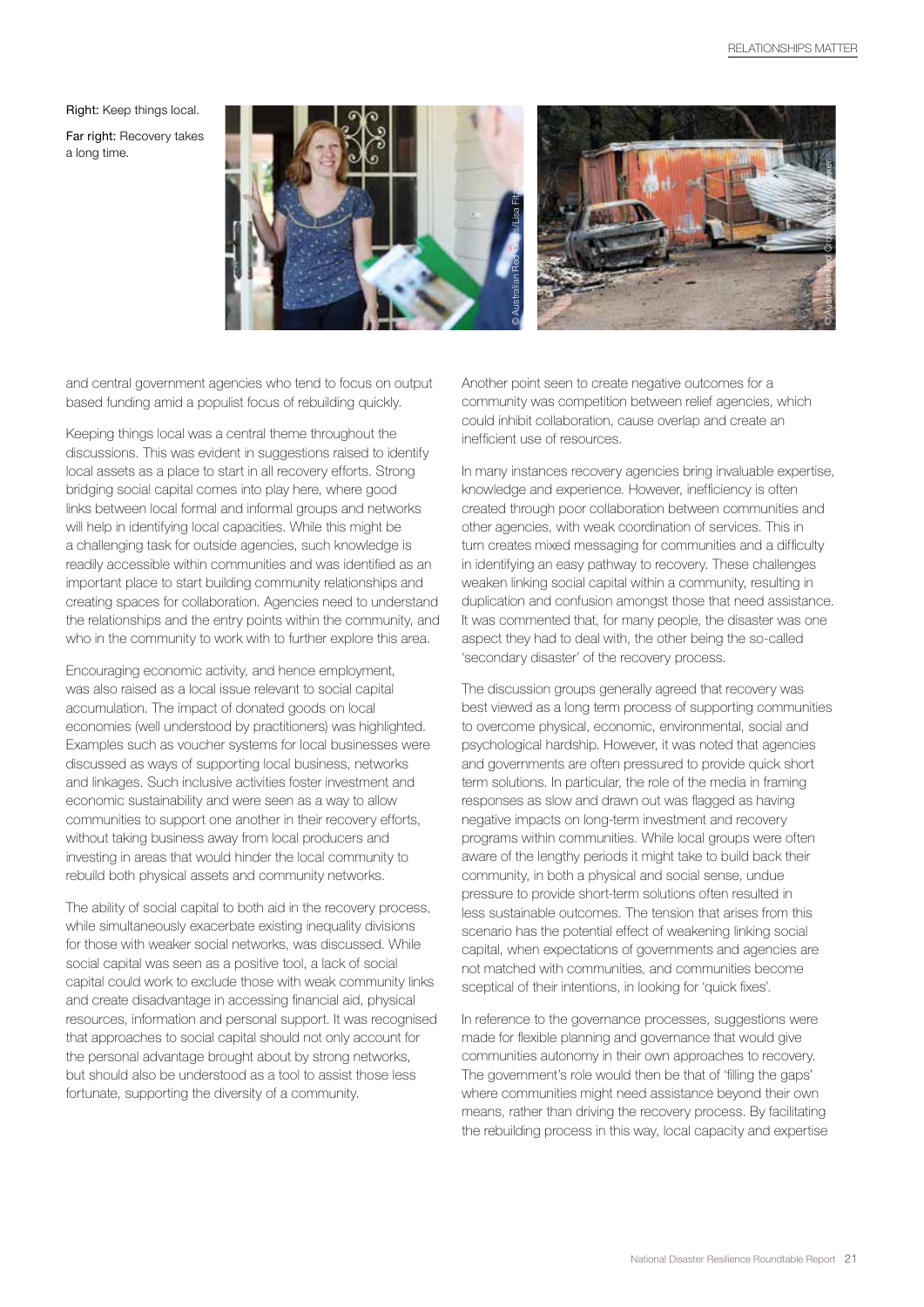Far Left: Awareness and participation is the key to resilience.

<span id="page-23-0"></span>

would be recognised, whilst still offering invaluable support in areas of difficulty identified by communities themselves. This can be challenging where linking social capital is weak, and the relationship between government agencies and communities is poor. This concept can also be challenging when policy makers and decision makers are pressured into quick decisions, for fear of being portrayed as slow or indecisive, often opting for centralised control models of taskforces or authorities.

Several issues were identified that might also interrupt networks and create barriers in drawing upon social capital during the recovery process. One point of particular note was the loss of facilities, and reasons for people to meet, that can produce a sense of disconnect. That is, when daily activities such as attending school, going to work or playing sports cease due to a disaster, so too people's social networks become harder to access.

Disaster recovery relies not only on physical and financial support, but also social support elements, such as the ability to share stories, talk over a cup of tea and bond through shared experiences. It was suggested that agencies and communities give particular focus to creating physical spaces and activities where mutual learning and interaction can continue to take place. These activities should also focus on the informal places of gathering (e.g. the hairdresser, the sporting match, the landcare group), where often these 'places' are not on an agency's radar. Creating such spaces allows communities to draw upon linking and bridging social capital to sort through community problems and challenges, as well as to validate their experiences.

The social capital of a community can be challenged as a result of the impacts of disaster, with disruption to people lives and networks, as well as losses to individual and community infrastructure. However, social capital is also a driver of recovery, drawing upon, strengthening and building new and existing forms of social capital.

## 6.4 Diversity group

*Facilitated by Dr Steve Francis National Manager, Movement Relations and Advocacy, Australian Red Cross.*

#### Participants were asked to consider the following statement:

*Our diverse community is traditionally cited as 'vulnerable' in emergency management. People with a disability, from a CALD or ATSI background, or a senior, make up lists of 'vulnerable groups'. We may see strong bonding social capital in these groups, but weaker bridging and linking social capital, with poorer links to the wider community and to formal structures.*

Participants were asked: *"What strengths do people, who have been identified as 'vulnerable' in an emergency, bring to the development of networks and relationships?"*

#### **Discussion**

One of the first points raised by participants on the subject of diversity was the need to recognise that diversity does not equate to vulnerability. In many cases, the diversity of communities was seen as an opportunity to build strength through a broad array of experiences, skills and backgrounds that may all contribute to mitigating the negative effects of disaster. Many diverse communities have strong bonding social capital (e.g. well-established migrant communities), or good linking social capital (e.g. people with a disability accessing a range of support agencies). However, these strengths tend not to be recognised by agencies, who view diversity as a negative.

The traditional approach to vulnerability has focused on compiling lists of people who meet a particular criteria, e.g. over 70, from a Culturally and Linguistically Diverse (CALD) background, etc. These lists do not take into account the factors or capacities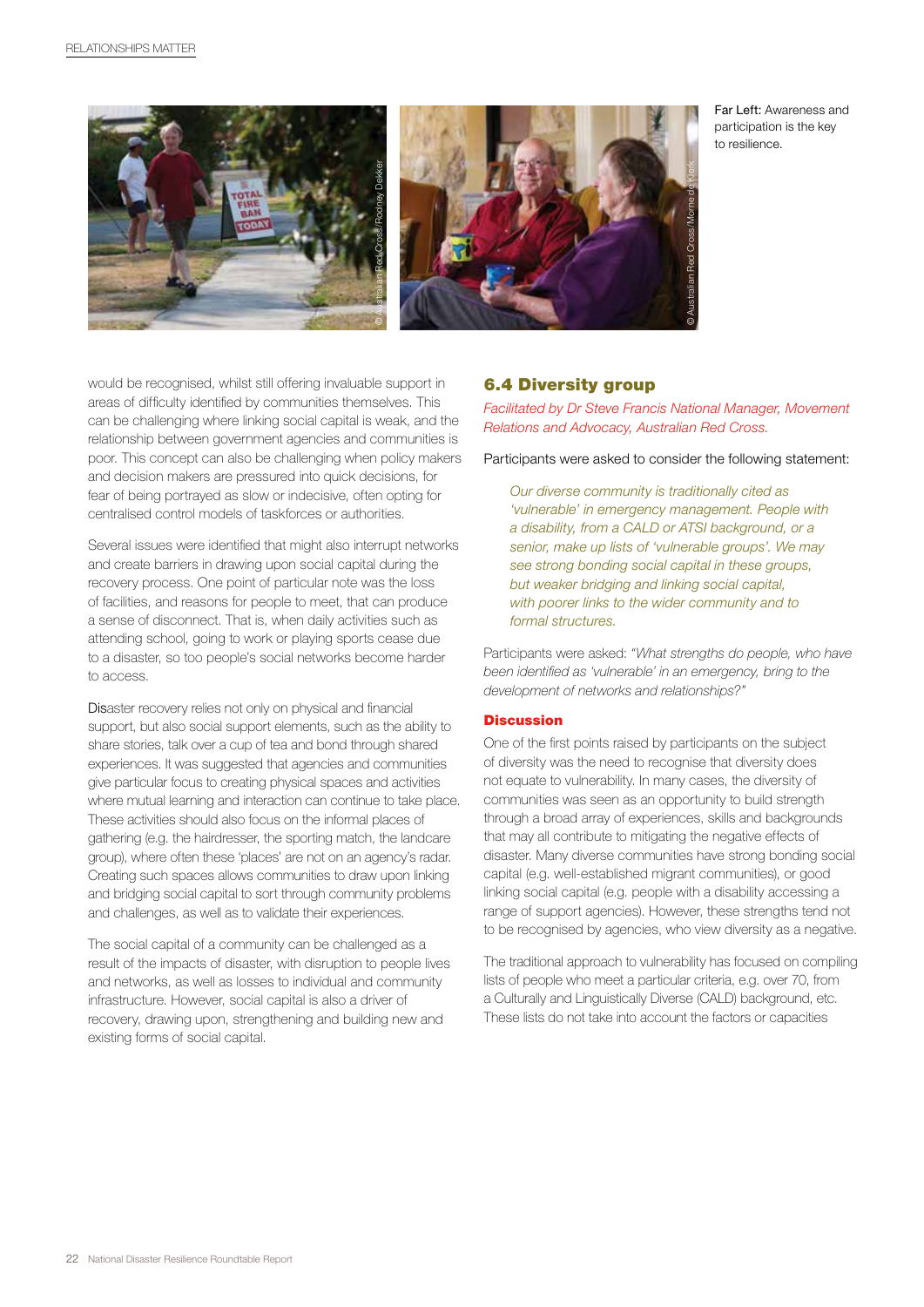# <span id="page-24-0"></span>In many cases, the diversity of communities was seen as an opportunity to build strength through a broad array of experiences, skills and backgrounds.

that may make people either vulnerable or resilient. Where these groups cross over into disadvantage is when challenges emerge.

By acknowledging people's individual narratives and building networks of volunteers to reflect the diverse backgrounds of a community, diversity is seen as a chance to broaden a community's own resilience and share information that might foster trust and understanding, e.g. an older person's experience with hazard information from generations past, or traditional weather knowledge from indigenous communities to help predict cyclone and flood events.

Communication was identified as one particular area in which it was important to make sure inclusion was achieved for all community members, in order for shared learning, storytelling and information dissemination to take place. Within this idea, it is important to recognise not just the language appropriate to each community group, but also the most appropriate channel for sharing information and the networks which already exist. These channels can be used for seeking advice, building trust, and sending messages and knowledge. For example, while emergency managers traditionally look to written information, or more recently the use of social media channels, word of mouth is still very strong in many communities, such as through church services or clubs, and may be more effective for some.

When looking at the diverse groups existing within a community, ethnicity provides only one means of distinction. Disaster responses should include all groups spanning different ages, genders, learning abilities and physical mobility. By identifying factors that group individuals within a community, creating both inclusion and exclusion, the emphasis moves from a geographical conception of 'community' towards a definition based on social grouping.

Out of this discussion came two particular techniques for accessing diverse populations, to aid in spreading awareness throughout the wider community. The first of these points was the need to identify 'connectors' or 'champions' within a group who provide an access point for communication and interaction. By doing so, it is hoped that communication barriers might be overcome, as well as any sense of mistrust that would be countered by a 'champion's' respect and high level of social capital within a community.

The second point within this discussion was the need to access groups in the most appropriate contexts, rather than creating superficial environments for formal conversation. That is, in order to build trust and comfort, it is important that discussions take place within pre-existing social spaces. By accessing people within their schools, churches, sporting clubs, language groups (and so on), people may be able to discuss issues within their comfort zone and to talk freely about ideas, concerns and information relevant to their social groups.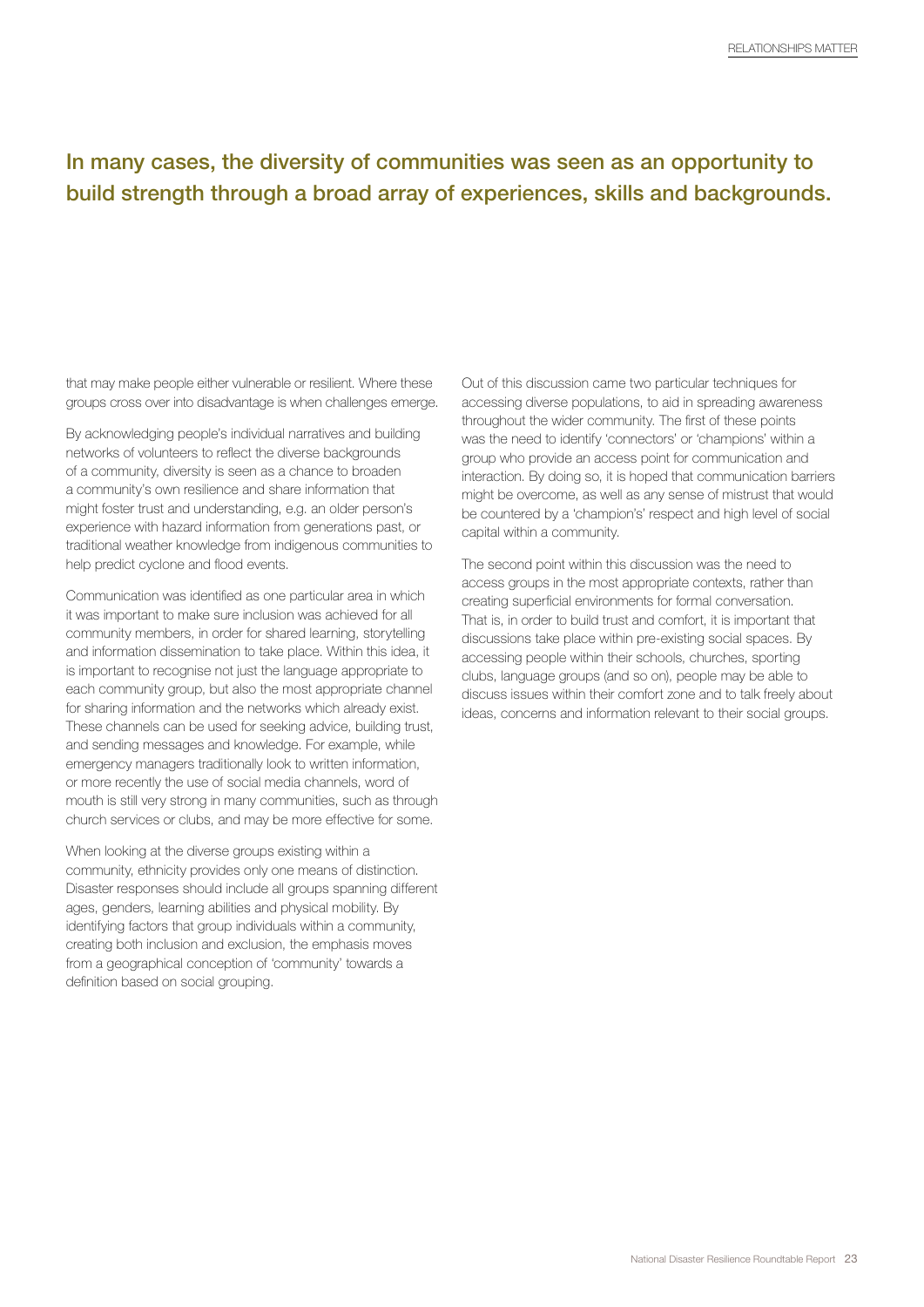<span id="page-25-0"></span>Environments for participation in civic life need to be created, supported and nurtured. Funding for these activities needs to take a longer-term view.

# 7. Emerging themes and recommendations

#### *Facilitated by Mr Noel Clement*

The Roundtable generally agreed that the concept of social capital was applicable to the disaster resilience area. The focus of the group discussions was centred around the value of networks to preparedness, response and recovery. Less emphasis in these discussions has been on the role of trust in building resilience – and this would be worthy of further investigation.

The application of social capital to disaster resilience requires more investigation, and it was suggested that further studies be undertaken. Given the prevalence of small-scale and large-scale disasters over the past few years, there is opportunity to study the application of social capital in action. It would be particularly useful to examine the actions and activities that promote connection and networks, to further understand how the concept of reciprocity works in a disaster resilience setting, and to look at activities that support, build or indeed restore trust in institutions.

In addition, the element of reciprocity in social capital also requires further examination. It should be noted that the concept of 'shared responsibility' is being looked at by the Bushfire Cooperative Research Centre through RMIT University19.

To enable disaster preparedness programs to be based upon the true impact of disasters, a better understanding of recovery processes, their long term and complex nature, is important.

Social capital, like resilience, is not something that can be imposed or built overnight. Environments for participation in civic life need to be created, supported and nurtured. Funding for these activities, on which disaster resilience work can be founded, needs to take a longer-term view.

Emergency management planning tends to focus on problem solving and resource allocation. The starting point for planning, however, needs to recognise local strengths and the long term complex nature of recovery. Emergency management planners require a policy framework and practice environment to enable this to happen, and this may require skills development in the area of community engagement and community development. Community preparedness education programs need to be grounded in community development, and focus strongly on supporting existing networks, and encouraging trust between community members, partners and government agencies. Emergency management education of preparedness, planning and recovery practitioners should also focus on building competence in community development, with an awareness of social capital. This will enable local, regional and state level programming to recognise the complexity of the challenges, and support flexible and targeted local planning.

19 McLennan, B, Bosomworth, K, Keating, A, Kruger, T, Towers, B 2012, 'Visions of Sharing Responsibility for Disaster Resilience' *Workshop Proceedings*, RMIT University.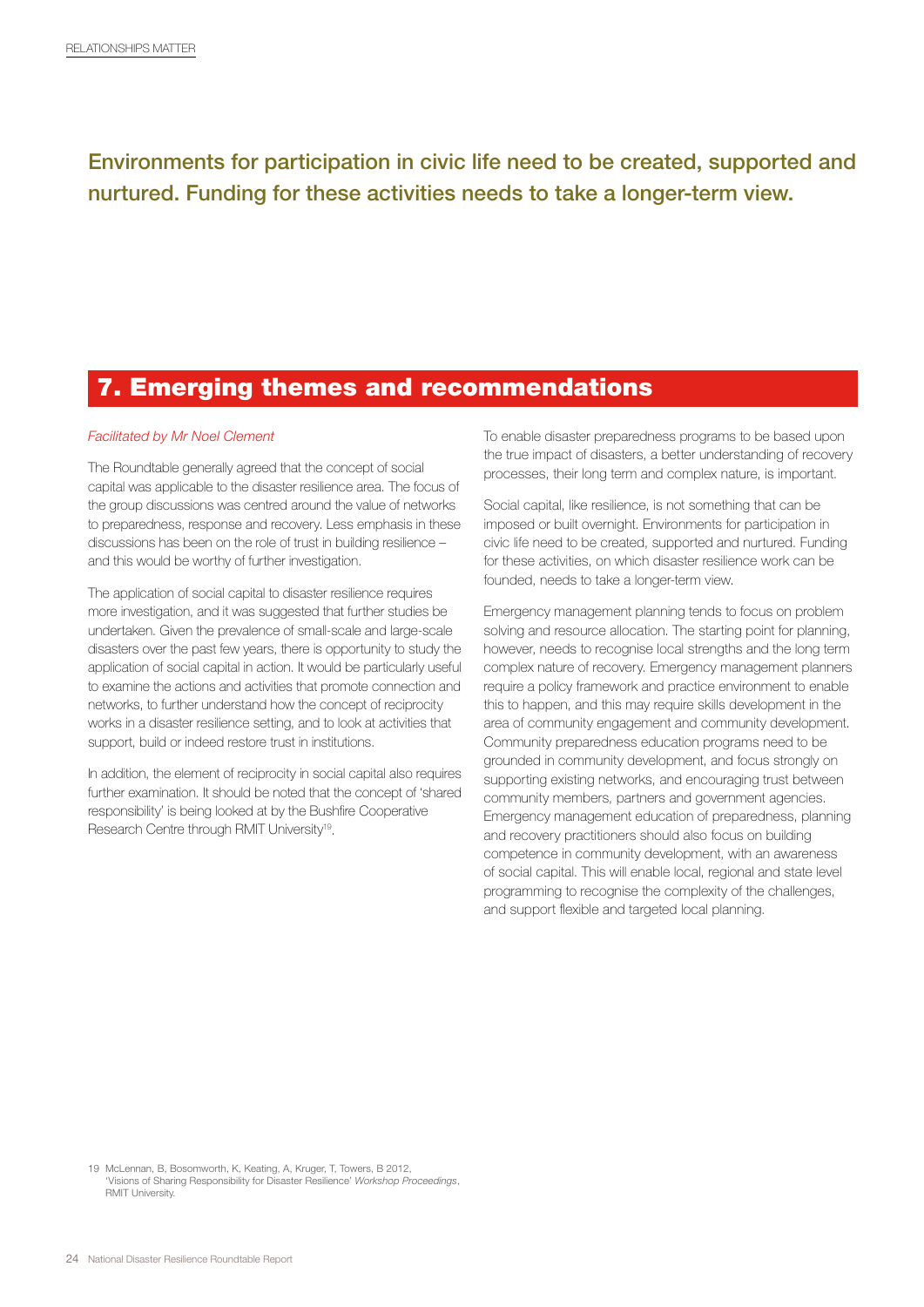<span id="page-26-0"></span>Right and Far Right: Community engagement is a two way street.



Given that one of the strongest elements of social capital is the establishment of networks, planning for preparedness and recovery needs to recognise and actively support activities designed to bring people together – to share information, build trust with one another and with agencies, and identify areas where people can help each other. These activities already often exist in communities (e.g. sports clubs, environment groups), so the key is to find these activities and explore ways of piggy backing onto them. If these networks and resources do not exist then the challenge for practitioners is about how to create them in a sustainable manner.

Trust is a particularly important concept in emergency management, as people's decisions are often based on receiving information from a trustworthy source. Trust can also be tested when governments and agencies are perceived, or found, not to have performed according to plan or to community expectations. Given that this is a complex concept involving psychology, crisis communications, as well as leadership theory, it is an area worthy of further exploration to improve post disaster outcomes.

There is a range of indicators for social capital<sup>20</sup>. In order to gauge the strength of social capital in communities, it is recommended that a number of simple indicators be chosen to help with targeting and planning activities. These indicators should be easy to use, universal, and need to be applied in a way that does not require complex analysis. Consideration should be given to indicators that relate to disaster resilience, e.g. can you raise 2000 dollars in 48 hours? Or, can you ask someone in your neighbourhood to help you shift a heavy piece of furniture? These indicators can then be incorporated into recovery needs and impact assessments, to enable targeting of activities and support.

Community engagement is a two-way street, and this needs to be recognised by government and agencies. Government and agencies should recognise that long after they have withdrawn, the individuals and households that make up communities are still there, and engagement activities need to recognise this. From the community's perspective, they see these activities as 'government engagement'

Significant policy work is underway in the disaster resilience area, led by the ANZEMC. Policy development should take into account a range of diverse views and initiatives, such as this Roundtable, reflect that the not for profit sector has critical role to play in informing the broader policy debate.

20 Australian Bureau of Statistics 2004, Measuring Social Capital: An Australian Framework and Indicators Information Paper No. 1378.0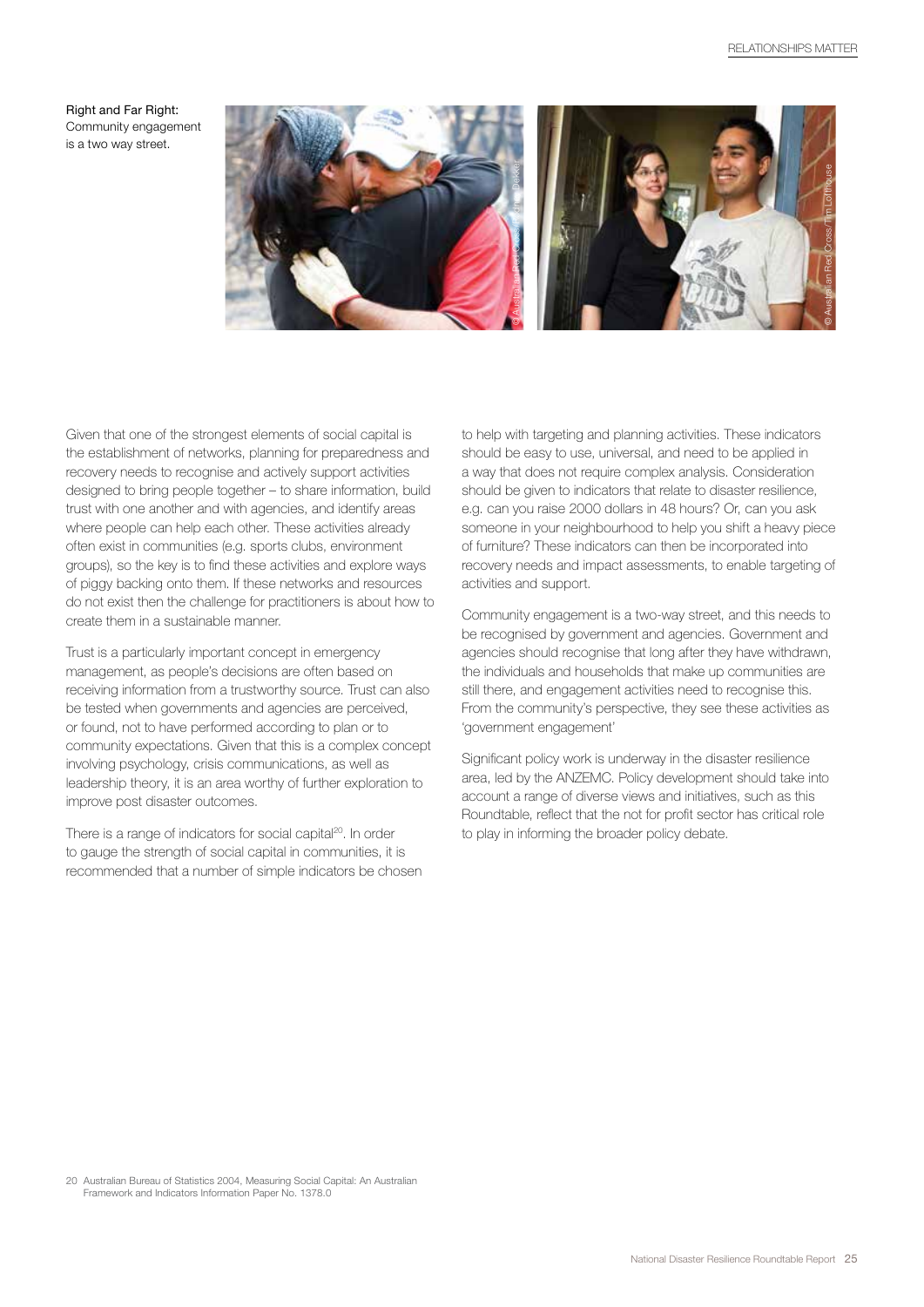Communities also need to feel confident that they can push back and create some space in which to determine what is important for them.

# 8. Summary thoughts

#### Mr Malcolm Hackett

Chairperson, Strathewen Community Renewal Association

*Strathewen is a small town north east of Melbourne where 27 people died and 90 per cent of the township, including all community assets, was destroyed in the 7 February 2009 bushfires. The Strathewen Community Renewal Association was established to give voice and action to community led recovery for the town.*

Mr Hackett began by noting that the challenges of recovery are well understood by practitioners and people who come together in a forum like this. The issue then becomes how to translate this knowledge into action and practice. Strathewen has been part of a 'lessons learnt' process for community recovery committees, advising other communities affected

by disaster. They have also participated in the Small Towns, Big Ideas digital stories project, which details some of the personal learnings after the fires, along with the importance of strong community networks and trust. Both resources can be accessed from the Strathewen website, [www.strathewen.vic.au](http://www.strathewen.vic.au).

Mr Hackett reiterated that a one-size-fits-all situation does not work; different solutions are required, and because one approach works – such as in Strathewen – it doesn't necessarily mean the approach will work somewhere else. Communities also need to feel confident that they can push back and create some space in which to determine what is important for them. Resilience may be latent in some communities, but it is there and needs to be nurtured. Programs developed to support disaster resilience must recognise existing community strengths.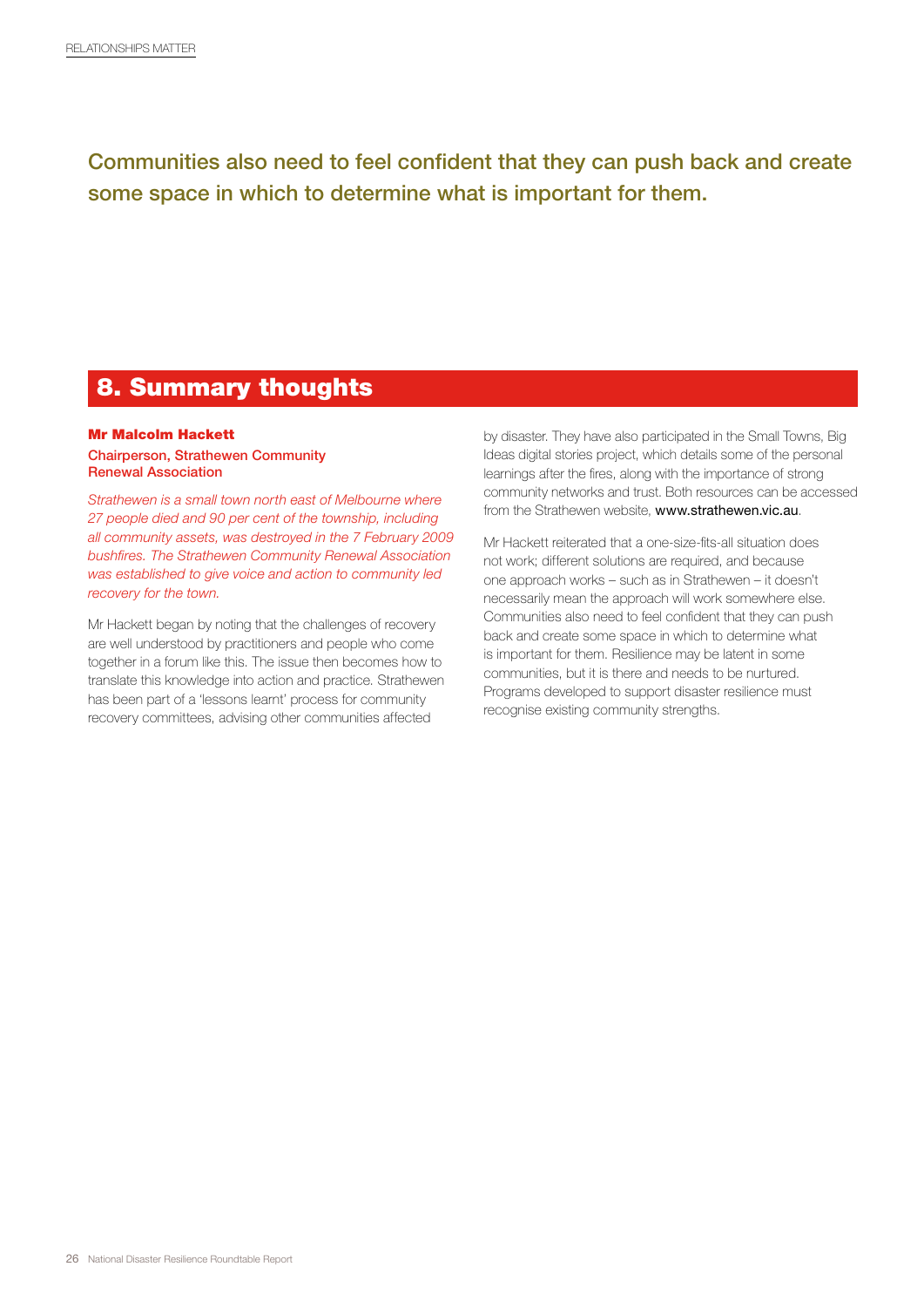# Appendix A: Attendees

#### **Chair**

Mr Noel Clement Australian Red Cross

### Speakers

| Professor Daniel P Aldrich | Purdue University, USA<br>(via videolink)               |
|----------------------------|---------------------------------------------------------|
| Ms Anne Leadbeater OAM     | Murrindindi Shire Council, Victoria                     |
| Mr David Place             | Representing ANZEMC                                     |
| Ms Suzy Robinson           | Community Member, Somerset<br>Region, Queensland        |
| Mr Mike Rothery            | Attorney-General's Department,<br>Australian Government |

### **Facilitators**

| Ms Kate Brady     |
|-------------------|
| Mr Steve Francis  |
| Ms Miriam Lumb    |
| Mr Shane Maddocks |
| Ms Sally Paynter  |

Australian Red Cross Australian Red Cross Australian Red Cross Australian Red Cross Australian Red Cross

### **Participants**

| Ms Rhonda Abotomey          | Community Member,                                                               | Professor John Handmer    | RMIT, Victoria                                                            |
|-----------------------------|---------------------------------------------------------------------------------|---------------------------|---------------------------------------------------------------------------|
|                             | Camberwell, Victoria                                                            | Mr Neil Head              | Australian Emergency                                                      |
| <b>Professor Paul Arbon</b> | Torrens Resilience Institute,<br>South Australia                                |                           | Management Institute,<br>Victoria                                         |
| Ms Gwynne Brennan           | Country Fire Authority,                                                         | Mr Vern Hughes            | Centre for Civil Society, Victoria                                        |
|                             | Victoria                                                                        | Ms Ruth Lane              | <b>Australian Red Cross</b>                                               |
| Dr Susie Burke              | Australian Psychological Society,<br>Melbourne                                  | Ms Amanda Leck            | Australasian Fire and Emergency<br>Services Council                       |
| Ms Noelene Byrne            | Community Member,<br>Tully, Queensland                                          | Ms Lynette Lynch          | Community member, Somerset<br>Region, Queensland                          |
| Mr Andrew Coghlan           | <b>Australian Red Cross</b>                                                     | Ms Sue Martinov           | Department of Education,                                                  |
| <b>Dr Alison Cottrell</b>   | James Cook University,                                                          |                           | <b>New South Wales</b>                                                    |
|                             | Queensland                                                                      | Mr James Molan            | <b>Australian Red Cross</b>                                               |
| Mr Jelenko Dragisic         | <b>Volunteering Queensland</b>                                                  | Mr Kevin Munroe           | Adventist Development and Relief                                          |
| The Rev'd Tania Eichler     | St Catherine's Anglican Ministry,                                               |                           | Agency, New South Wales                                                   |
|                             | Queensland                                                                      | Mr Loucas Nicolaou        | Federation of Ethnic                                                      |
| Ms Ronnie Faggotter         | Department for Communities and<br>Social Inclusion, South Australia             |                           | Communities' Councils of<br>Australia, ACT                                |
| Ms Leah Galvin              | St Lukes, Bendigo, Victoria                                                     | <b>Ms Victoria Norris</b> | University of Melbourne (intern)                                          |
| Ms Alexandra Gartmann       | Foundation for Rural and<br>Regional Renewal, Victoria                          | Mr Laurie Ratz            | Insurance Council of Australia,<br>New South Wales                        |
| Dr Rob Gordon               | Consultant to Red Cross and                                                     | Mr John Richardson        | <b>Australian Red Cross</b>                                               |
|                             | Department of Human Services,<br>Victoria                                       | Mr Simon Schrapel         | Australian Council of Social<br>Service, South Australia                  |
| Ms Wendy Graham             | Ministry for Police and<br><b>Emergency Services,</b><br><b>New South Wales</b> | Ms Suellen Shea           | Department of Fire and<br><b>Emergency Services,</b><br>Western Australia |
| Ms Julie Groome             | <b>Australian Red Cross</b>                                                     | Ms Gail Wright            | Parks Victoria                                                            |
| Mr Malcolm Hackett          | <b>Strathewen Community Renewal</b><br>Association, Victoria                    |                           |                                                                           |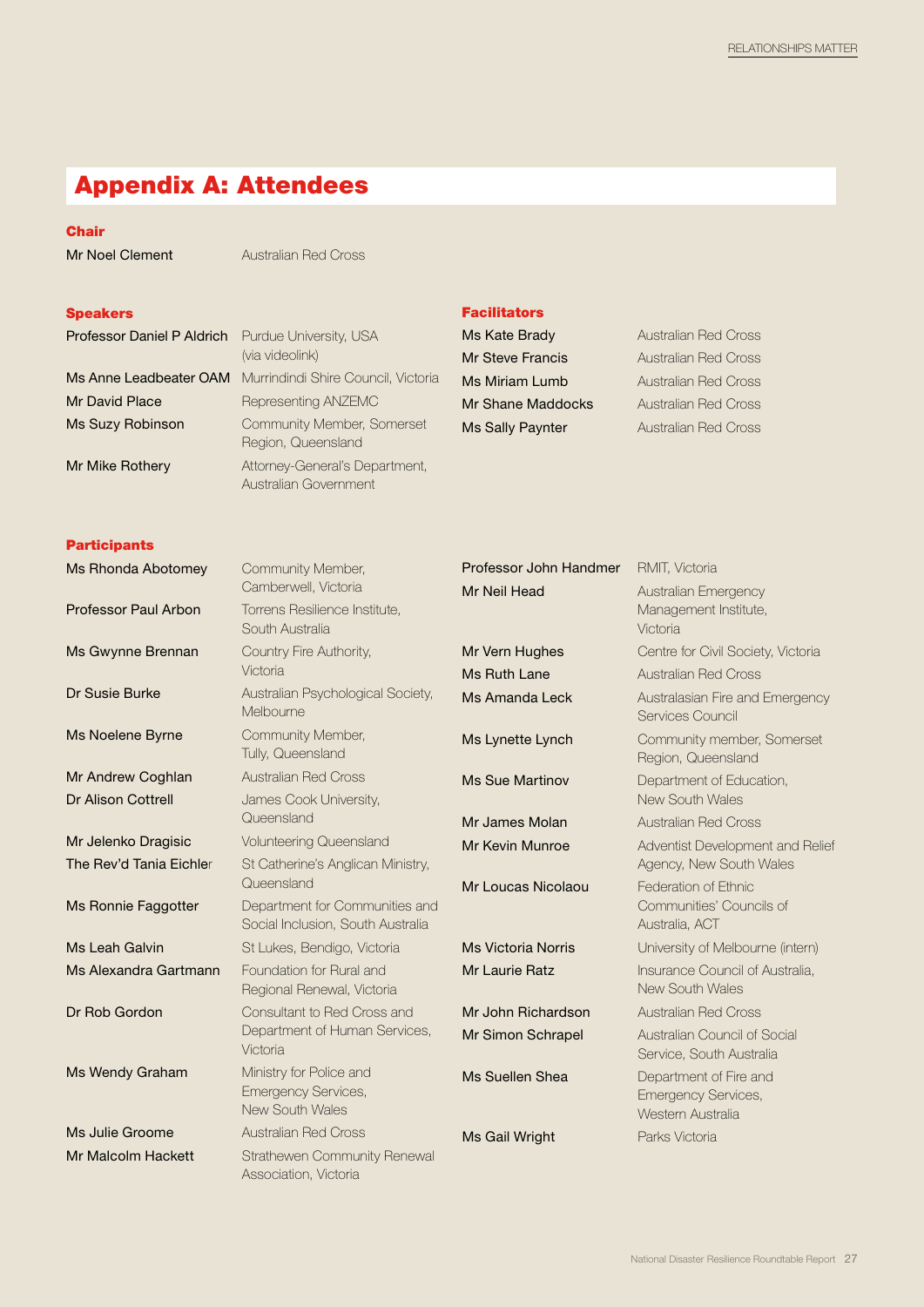# Appendix B: Invited but unable to attend

| Ms Geraldine Christou | Department of Human Services,<br>Victoria                 |
|-----------------------|-----------------------------------------------------------|
| Mr Nik Filips         | City of Darebin, Victoria                                 |
| Dr Daryl Fisher       | Australian Institute of Family<br>Studies, Victoria       |
| Dr Cassandra Goldie   | Australian Council of Social<br>Service, New South Wales  |
| Mr Paul Gravatt       | Shire of Augusta and Margaret<br>River, Western Australia |
| Ms Donna McSkimming   | <b>Australian Red Cross</b>                               |

| <b>Professor Douglas Paton</b><br>Ms Jeanette Pope        | University of Tasmania<br>Department of Planning and<br>Community Development,<br>Victoria |
|-----------------------------------------------------------|--------------------------------------------------------------------------------------------|
| Mr Karl Sullivan                                          | Insurance Council of Australia.<br><b>New South Wales</b>                                  |
| Ms Raelene Thompson                                       | <b>Australian Emergency</b><br>Management Institute,<br>Victoria                           |
| <b>Professor Elizabeth Waters University of Melbourne</b> |                                                                                            |

# Appendix C: Acknowledgements

Ms Julie Groome, Australian Red Cross, for driving the organisational aspects of the Roundtable. The success of the day is entirely due to her skills and capacity.

Ms Amy Woodlock, Australian Red Cross, for travel arrangements for travel.

Ms Lauren Bartley, Australian Red Cross, for support on the day of the Roundtable.

Prof Daniel Aldrich, Ms Anne Leadbeater, Mr David Place, Ms Suzy Robinson and Mr Mike Rothery for their presentations on the day.

Prof Daniel Aldrich for advice, support and guidance in shaping the objectives of the roundtable.

Ms Sally Paynter, Ms Miriam Lumb, Ms Kate Brady, Mr Shane Maddocks and Dr Steve Francis all of Australian Red Cross for the facilitation of the world café groups.

Mr Paul Lacchiana, Karstens, Victoria and Ms Reiko Nakamara, The University of Tokyo for the video conferencing technical support.

Ms Victoria Norris for the briefing paper and initial draft of the roundtable report.

Mr John Richardson for the shaping of the roundtable concept, questions, and primary author of the final report.

# Appendix D: Theories and application of social capital and disaster resilience

# Briefing paper for the National Resilience Roundtable

*Victoria Norris, University of Melbourne John Richardson, Australian Red Cross (2012)*

There is a diverse range of literature on social capital, both in a broader theoretical context and more specifically in relation to disaster resilience and emergency recovery. The purpose of this paper is to give a brief overview of the theory and literature pertaining to social capital in order that a more detailed discussion and analysis may ensue.

### Disasters and their impacts

While there are a number of different definitions of 'disaster', for the purposes of this paper Red Cross focuses on the impacts of disaster. In particular, we focus on the disruption to people's lives and communities caused by the loss of:

- family, friends, colleagues and neighbours
- a sense of security
- hope, initiative and dignity
- faith and trust in others
- personal functioning, through injury
- social networks, routines and institutions
- access to services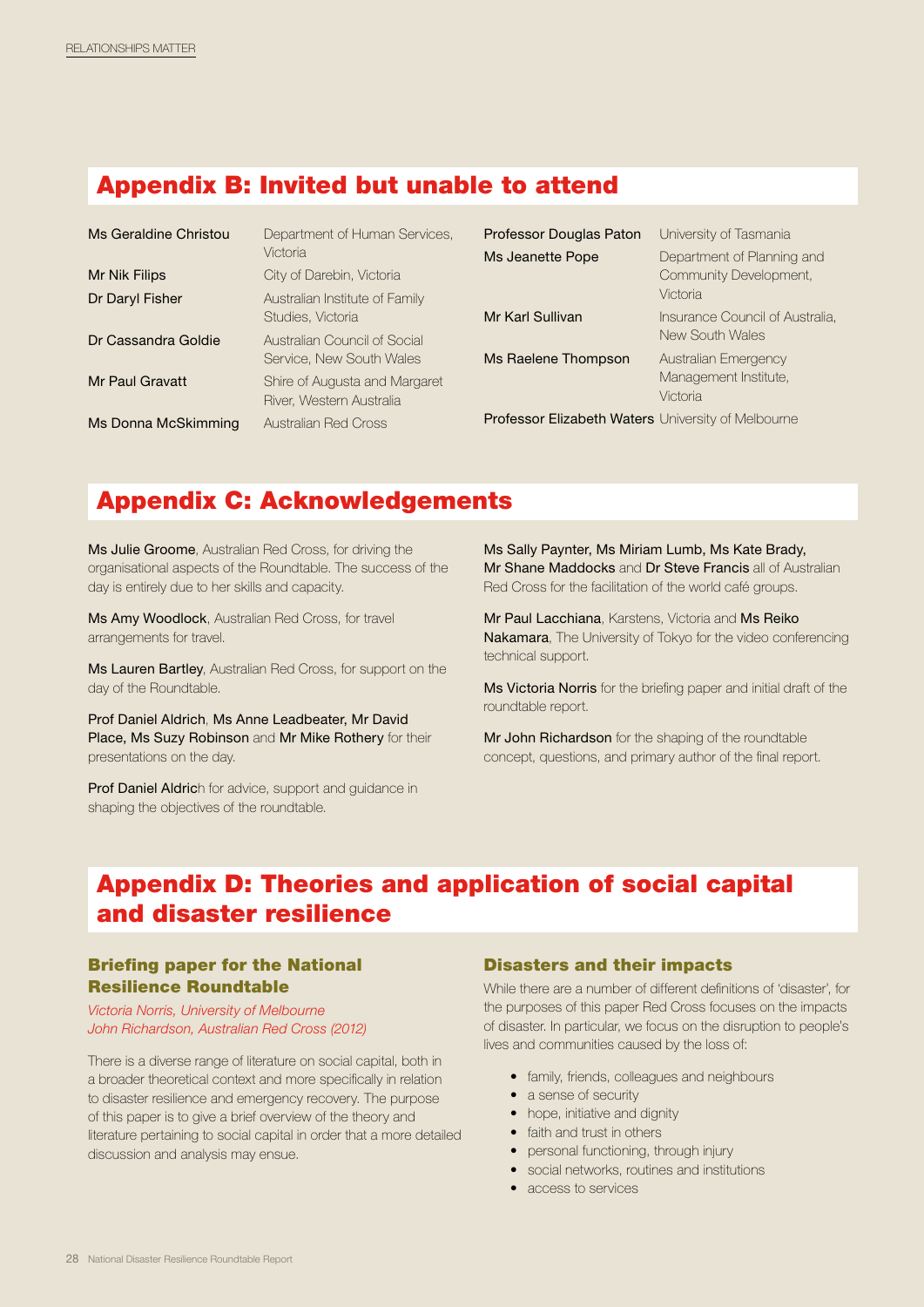- infrastructure
- property (including homes and businesses), material goods and pets
- prospects of a livelihood
- place and landscapes.<sup>21</sup>

We see these losses and their attendant disruption manifest in many different ways, including an increase in economic pressures, increased incidence of mental health, wellbeing, and physical issues, the loss of productivity, and the fragmenting of communities. These factors may impact on a person's identity, their ability to do things (physical, emotional, economic), their sense of purpose and independence, sense of control over their life, future and place in their community.

### Individual and community resilience

Resilience is defined in many different ways. For Red Cross purposes, we utilise the International Federation of Red Cross (IFRC) definition, that is: the ability of individuals, communities, organisations, or countries exposed to disasters and crises and underlying vulnerabilities to:

- anticipate
- reduce the impact of
- cope with
- and recover from

the effects of adversity without compromising their long term prospects.

The word 'ability' is key to understanding resilience. Ability is capacity or capability based on different human, psychological, social, financial, physical, natural or political assets. The resilience approach acknowledges that there is always capacity in people or communities; resilience can be strengthened by both reinforcing individual and community capacity and addressing vulnerabilities.<sup>22</sup>

For individuals, some of the protective factors that reduce the impacts of disaster include: a good level of functioning, access to social support, ability to cope, strong moral belief systems and the ability to return to routines (i.e. reducing household disruption).<sup>23</sup>

For communities, Norris and others have identified a set of adaptive capacities that promote community level resilience – economic development, community competence, social capital, and information and communication.24

- 21 Australian Psychology Society and Australian Red Cross 2010, 'Psychological First Aid: An Australian Manual'.
- 22 IFRC 2012, 'The Road to resilience: IFRC discussion paper on resilience'.
- 23 Johns Hopkins Bloomberg School of Public Health and IFRC 2008, 'Public Health Guide in Emergencies', 2nd edn, Geneva, Switzerland.
- 24 Norris, FH, Stevens, SP, Pfefferbaum, B, Wyche, KF, and Pfefferbaum, RL 2008, 'Community Resilience as a Metaphor, Theory, Set of Capacities, and Strategy for Disaster Readiness', *Am J Community Psychol,* 41:127–150.

Red Cross uses the following practical definition; community generally describes one of three things:

- a) All people, organisations and structures within a defined
- geographical area having a common government
- b) A group of people with a common interest, or
- c) people with a common affiliation.<sup>25</sup>

### Social capital theory

Social capital has been summarised in two simple words: relationships matter.<sup>26</sup> The concept recognises that like other forms of capital – natural, financial, physical and human – social capital can be 'invested in', grown, and drawn upon when needed to enable participants to act together more effectively to achieve shared objectives.

The idea is that strong social capital, that is strong individual and community networks, has been used to support a number of areas: better educational outcomes, good governance and civic participation, reduced crime, and positive health and wellbeing.<sup>27</sup>

For the sake of uniformity, it is important to first establish a singular definition of social capital from which we can further elaborate. In this instance, with the applicability of social capital in disaster resilience in mind, social capital may be seen as 'the social ties or membership of particular communities that [make] resources, advantages and opportunities available to individuals [and groups]'.28

These social ties used to link groups and individuals together are referred to as 'networks'. The role of social capital in creating networks and linking people together is manifested in various forms, from bonding groups, bridging individuals with similar interests, and linking groups in a vertical relationships, through to formal institutional arrangements, and bracing between public and private sectors.<sup>29</sup> Through these relationships, the production of trust and reciprocity creates the potential for mutual benefits which can be accessed through membership of a social group or network. These mutual benefits are demonstrated in a number of forms through the sharing of knowledge, financial risk, market information and claims for reciprocity.30 Through this system of shared information and advantage, mutual benefits of group membership are housed under the umbrella-term 'social capital'.

- 25 Australian Red Cross 2010, 'Ways of Working', p6.
- 26 Field, J 2008, 'Social Capital', *Key Ideas Series,* Routledge.
- 27 ibid
- 28 Pope, J 2003, 'Social Capital and Social Capital Indicators: A Reading List', *Working Paper Series,* Public Health Information Development Unit, Adelaide.
- 29 Vallance, S 2011, 'Early Disaster Recovery: A Guide for Communities *Australasian Journal of Disaster and Trauma Studies,* vol.2011, no.2, pp.19-25.
- 30 Adger, WN 2003, 'Social Capital, Collective Action, and Adaptation to Climate Change.' *Economic Geography,* vol.79, no.4, pp.387-404.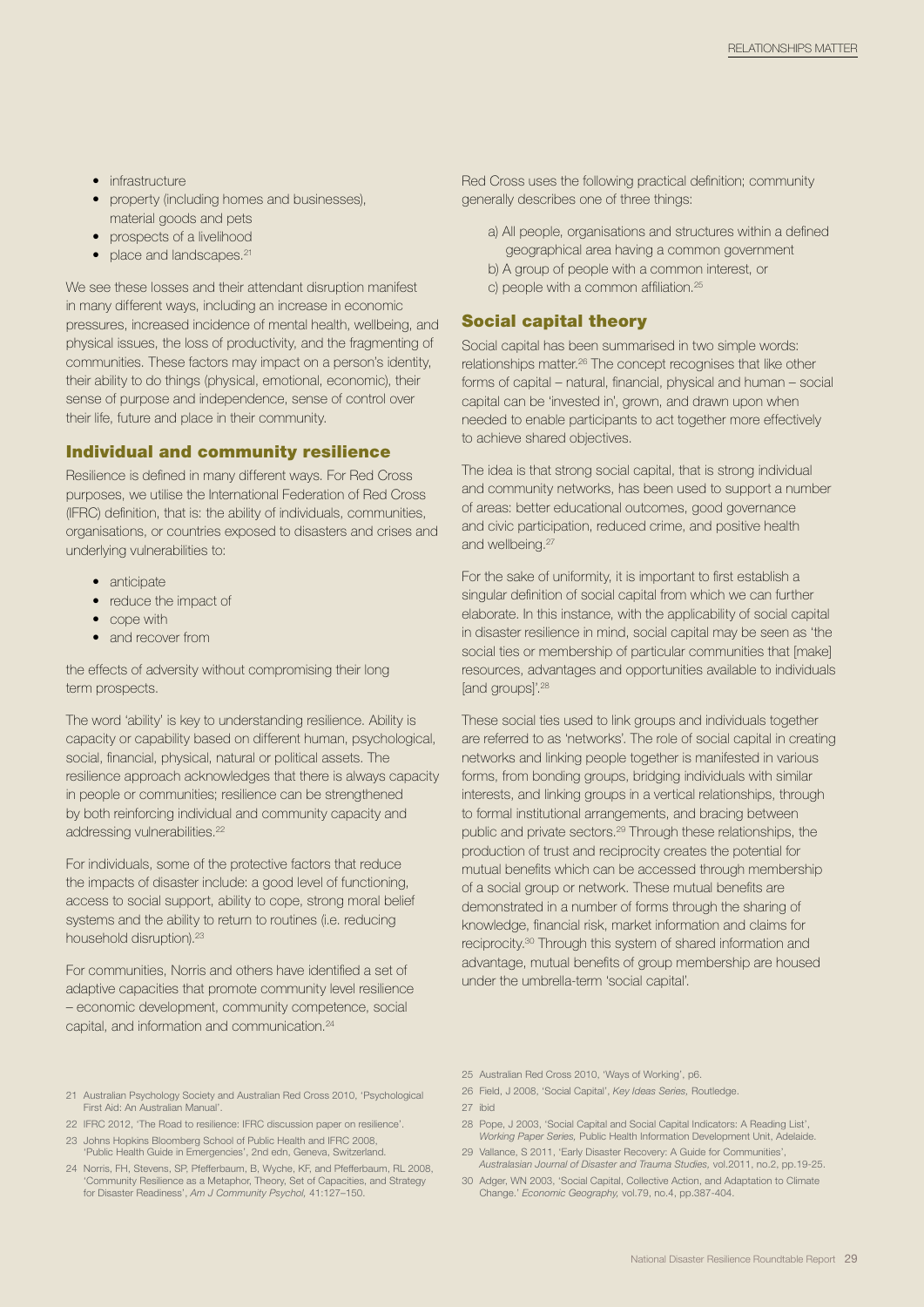Observed in a number of forms, the networks in which social capital exist reflect the diversity of citizens and stakeholders found within each community. Ranging from networks of friends, neighbours and family to larger organised groups, such as faith communities, clubs and businesses, social capital resources are embedded within a large number of relationships.31 Given the complexity of networks through which social capital is transferred, a number of different forms of social capital have been identified. Broken into three categories, these are referred to as bonding, bridging and linking capital.

Bonding capital consists of the strong ties within a community that link individuals within a horizontal network.32 These relationships are most often found at the level of family, friends, neighbours and work colleagues. Bridging social capital, on the other hand, more generally consists of ties found between people sharing traits, such as similar economic status or political stance, but who differ in factors such as location, occupation or ethnicity.33 Finally, linking capital represents a more impersonal form of social capital found within communities. The category of linking capital represents the vertical ties within communities which develop between formal institutions, organisations and individuals.<sup>34</sup> Each of these three forms of social capital represents networks vital to sustaining community vibrancy and prosperity, and form part of an interrelated system of group and individual relationships.

# Social capital in a disaster resilience context

When linking this theory of social capital with contexts of emergency recovery and disaster resilience, the idea of social capital emphasises the need to look at community recovery in a holistic sense. That is, disaster resilience relies on society as a whole and not solely government, emergency services departments and local authorities.<sup>35</sup> While regulated emergency response initiatives are essential to relief efforts, they form only one single part of a complex and long term process of recovery. Providing both financial and technical support at crucial stages in community recovery, in actual disaster contexts it is most often local residents and community members who are able to respond first after a disaster, while trained emergency personnel are present only after information has flowed through a system of alerts.<sup>36</sup>

Essentially, communities through their access to networks of social capital and positive group relationships, hold a great level of influence over their own level of disaster resilience. Utilising a system of mutual assistance, communities exhibiting a high level of social capital are able to exchange support in the form of labour, shelter, expertise, care, tools and equipment.<sup>37</sup> Given this system of exchange rather than relief – through the utilisation of social capital – communities are able to direct their own paths to recovery and hence exhibit greater levels of disaster resilience when social capital networks are strong. Questioning the assumption that disaster recovery depends on levels of aid and the overall level of damage experienced, when applied to an emergency context, social capital theory suggest that it is in actual fact the bonds which tie citizens together in an interdependent system of networks that act as the main driver of long-term recovery.38

### Specific forms of social capital

In order to elaborate further on this link between social capital and disaster resilience, we have identified several relevant forms of social capital that relate most specifically to emergency recovery outcomes at a community level.

#### Collective narratives

Framing how communities and individuals interpret their circumstances and chances of recovery, collective narratives refer to the way in which community members describe themselves and their prospects for recovery, and they can heavily influence how people respond to a disaster.<sup>39</sup> Collective narratives provide an interpretive framework for individuals to gauge wider community responses to disaster and hence enable individuals to position themselves within, and in accordance to, these narratives. That is, collective narratives help to coordinate expectations within a community. If through both formal and informal communication channels residents expect each other to return and invest a high-level of energy in the disaster recovery process, they too will return and work hard towards redevelopment.<sup>40</sup>

#### **Signalling**

In a similar fashion signalling through actions, such as ongoing mutual assistance, helps to restore the fabric of communities undergoing disaster recovery processes by sending signals throughout the community that individual members are committed to recovery efforts. The signals sent by such

- 31 Chamlee-Wright, E 2007, 'The Long Road Back: Signal Noise in the Post-Katrina Context', *The Independent Review,* vol.12, no.2, pp.235-259.
- 32 Community Service and Research Centre 2001, 'Review of the Social Capital Measurement Literature*'.* Ipswich: University of Queensland.
- 33 ibid
- 34 ibid
- 35 McAslan, A 2011, 'Community Resilience: Understanding the Concept and its Application', *Discussion Paper,* Torrens Resilience Institute, Adelaide.
- 36 Aldrich, DP 2010, 'Fixing Recovery: Social Capital in Post-Crisis Resilience.' *Journal of Homeland Security,* June.
- 37 Chamlee-Wright, E 2007, 'The Long Road Back: Signal Noise in the Post-Katrina Context', *The Independent Review,* vol.12, no.2, pp.235-259.
- 38 Aldrich, DP 2010, 'Fixing Recovery: Social Capital in Post-Crisis Resilience.' *Journal of Homeland Security,* June.
- 39 Chamlee-Wright, E, Starr, VH 2011, 'Social Capital as Collective Narratives and Post-Disaster Community Recovery', *The Sociological Review,* vol.59, no.1, pp.266-282.
- 40 Chamlee-Wright, E 2008, 'Signalling Effects of Commercial and Civil Society in Post-Katrina Reconstruction', *International Journal of Social Economists,* vol.35, no.8, pp. 615-626.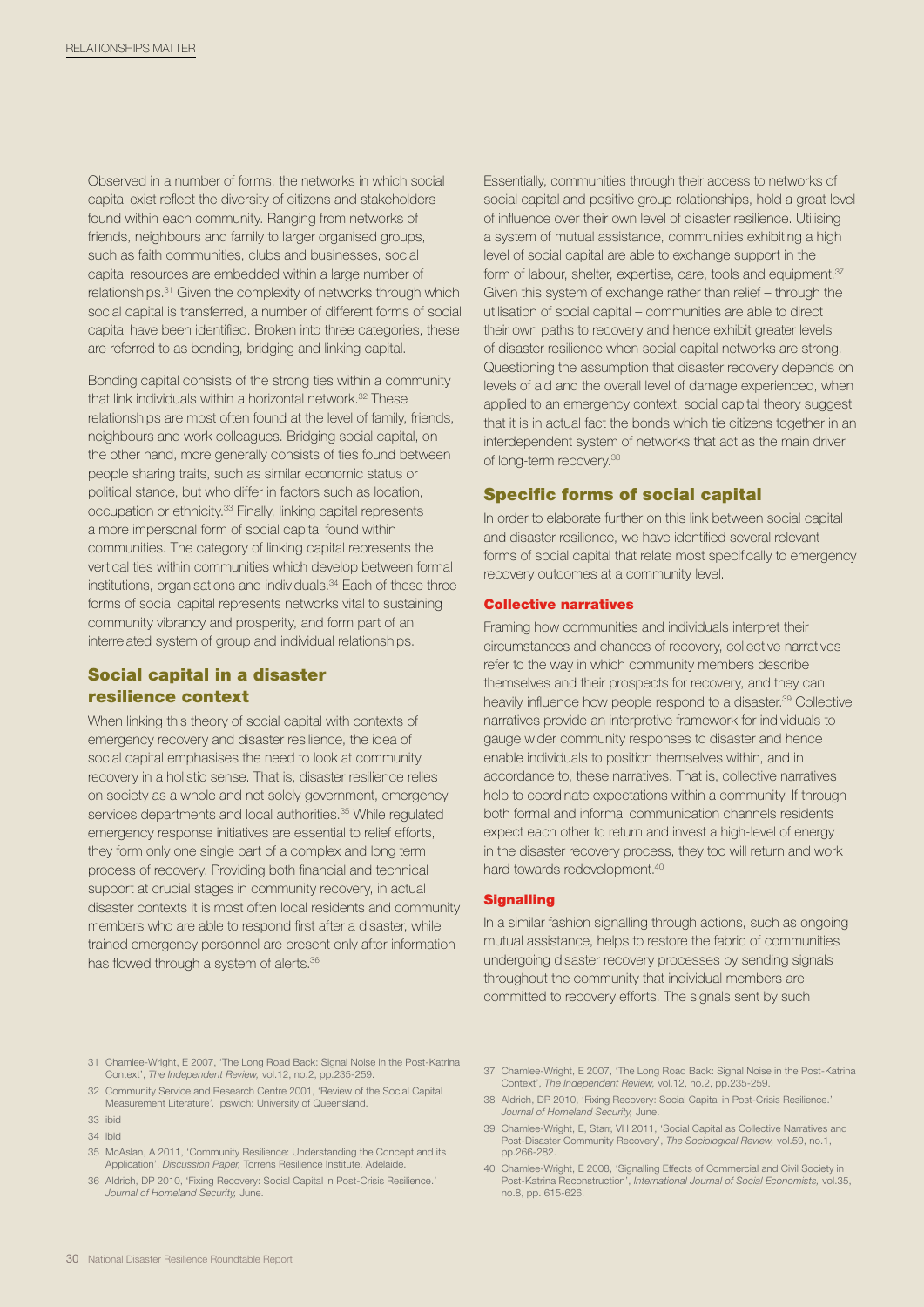collective action and mutual assistance indicate to residents considering returning to their devastated communities that others are also sharing the burdens and risks associated with a return<sup>41</sup> Best viewed as a cumulative process, the more signals sent out by a community that recovery is underway, the more individuals will feel confident to invest in this return and recovery process. By signalling a commitment to return, communities reduce individual burdens and focus on a collective process of redevelopment.

#### Public rituals

Public rituals offer a further dimension of social capital through which communities facing disaster and devastation may seek comfort and express grief whilst simultaneously displaying collective action. Promoting a sense of solidarity and belonging, public rituals enable individuals access to communal displays of suffering, which help to solidify efforts towards the rebuilding process. Collectively reaffirming the community against the face of tragedy, these public rituals allow for the outpouring of grief whilst also fostering a collective sense of pride, resolve and togetherness to drive disaster resilience.<sup>42</sup>

#### Risk mitigation

When recovering from a disaster, social capital and the networks of relationships that an individual holds serve as an essential form of risk mitigation, providing assistance that might not be accessible through normal formal channels of insurance. The social ties that an individual might call on to provide information, financial help, physical assistance and a wide range of support, can essentially serve as an informal type of insurance which helps to mitigate the risks associated with a disaster.43 Having access to these informal channels of support better equips individuals to deal with the aftermath of disaster and places those with strong social capital networks at a lower level of risk than those with fewer ties.

#### Sense of place

Finally, sense of place and the positive emotional bonds that individuals develop with their environment offer another form of explanation into the motivation to rebuild and recover after a disaster.44 Holding a strong attachment with one's community, neighbourhood or block can provide huge incentive to invest and return to a community that has faced devastation. Individuals with a long-term stake in their community will experience greater levels of motivation to rebuild and will

simultaneously possess the greatest capacity to achieve these aims, whilst isolated individuals will be less likely to and also less capable of investing in this rebuilding process.45

## Fostering social capital in disaster recovery situations

Whilst physical and economic relief assistance remains crucial to the redevelopment of communities in the post-disaster period, social capital theory suggests that of equal importance is strengthening the informal networks of relationships within communities which provide personal assistance, create community buy-in, and help to solidify the long-term legitimacy of any rebuilding initiatives. While physical resources and assets provide the means to recover, and operational procedures provide the ideas and information on *how* to recover, social networks and relationships provide the critical *will* to recover.46

Given this interdependent set of factors all contributing to the disaster recovery process, it is important to recognise that public policy can often produce the most positive outcomes by scaling back regulated and institutionalised relief efforts as early as possible in order to allow communities to take ownership of their own redevelopment.47 By devolving power throughout the community, individuals work within a framework of their own vested interests to ensure the ongoing commitment and sustainability of recovery outcomes.

Recognising communities as the drivers of their own change can help to foster community cohesion and create solutions best suited to a particular community. Rather than positioning individuals facing disaster as 'consumers' or 'clients', by recognising their crucial role as 'citizens' organisations providing relief can best establish a system of support and information; rather than suffocating community efforts through over- regulation.48

Getting involved in the recovery process after a disaster can be a cathartic process for many community members and such positive action can give those affected a sense of empowerment, and pride, which helps aid recovery.49 By assisting in the development of a bottom-up model of recovery, organisations have the opportunity to help communities drive change rather than overshadowing this through top-down systems of policy and procedure.

- 41 Chamlee-Wright, E 2007, 'The Long Road Back: Signal Noise in the Post-Katrina Context', *The Independent Review,* vol.12, no.2, pp.235-259.
- 42 Hawden, J, Ryan, J 2011, 'Social Relations that Generate and Sustain Solidarity after a Mass Tragedy', *Social Forces,* vol.89, no.4, pp.1363-1384.
- 43 Aldrich, DP 2010, 'Fixing Recovery: Social Capital in Post-Crisis Resilience.' *Journal of Homeland Security,* June.
- 44 Chamlee-Wright, E, Starr, VH 2009, 'There's no Place Like New Orleans: Sense of Place and Community Recovery in the Ninth Ward After Hurricane Katrina', *Journal of Urban Affairs,* vol.31, no.5, pp.615-634.
- 45 Aldrich, DP 2010, 'Fixing Recovery: Social Capital in Post-Crisis Resilience.' *Journal of Homeland Security,* June.
- 46 McAslan, A 2011, 'Community Resilience: Understanding the Concept and its Application', *Discussion Paper,* Torrens Resilience Institute, Adelaide.
- 47 Chamlee-Wright, E 2007, 'The Long Road Back: Signal Noise in the Post-Katrina Context', *The Independent Review,* vol.12, no.2, pp.235-259.
- 48 Vallance, S 2011, 'Early Disaster Recovery: A Guide for Communities' *Australasian Journal of Disaster and Trauma Studies,* vol.2011, no.2, pp.19-25.
- 49 ibid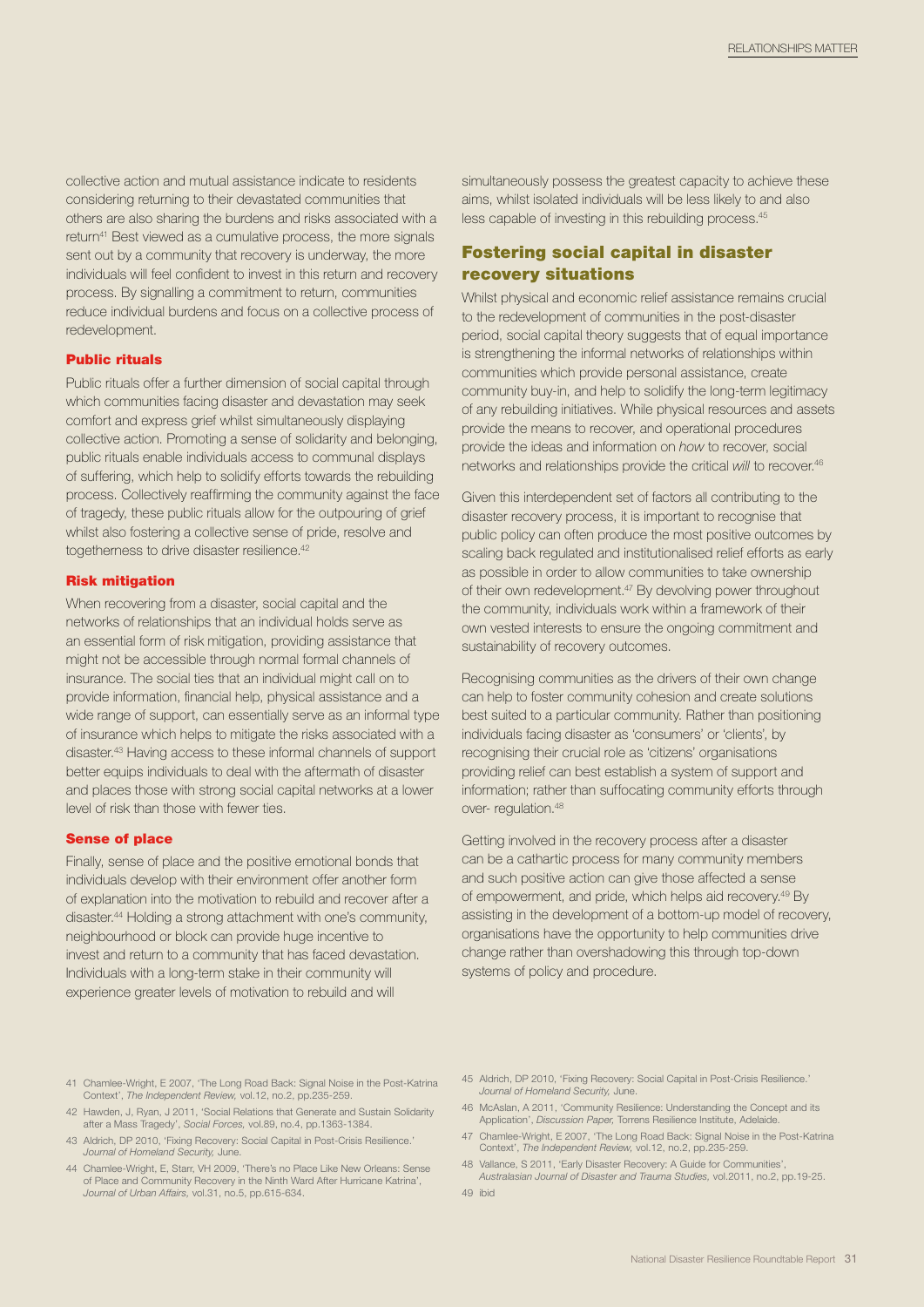### Planning and policy implications

Social capital, like many other community assets, is heavily influenced by policy and planning procedures and can be fostered or potentially hampered by specific policy moves. The bureaucratic structure which guides disaster relief can often times stifle local leadership and inhibit community redevelopment.50 Similarly, policies that encourage relocation can strip individuals of their social capital assets and leave them isolated and unsatisfied with recovery outcomes.

So what can be done to take into appropriate consideration the needs of individuals and the community as a whole? Recognising the value and necessity of deploying social capital resources in the face of hardship is vital to any successful and sustainable recovery.<sup>51</sup> While ignoring the value of physical and economic solutions is inevitably detrimental, this must be viewed as one component of a complex series of recovery processes. Given the intricate nature of disaster resilience, solutions to any emergency situation should be multidisciplinary and distinct links should be established between social and technological solutions in order to assure a rounded level of recovery.52

Broken down into three levels, these final paragraphs provide several suggestions and implications for incorporating social capital into any disaster resilience strategies:

#### **Community**

As critical as external philanthropic support has been to disaster recovery, it is most significantly the small acts of mutual support that residents offer one another in times of crisis that help to motivate redevelopment and spur on the rebuilding process.53 Given this, it is critical in the face of disaster that communities maintain these informal networks of relationships and emphasise the need for mutual assistance in order to rebuild as a collective unit. Additionally, the role of local community leaders in driving the recovery effort can provide a point of signalling for other individuals and can provide a point of connection between local residents, and external governing and organisational bodies.

#### Non-government

Often in times of disaster and emergency, the support and care of people in distress has fallen on 'welfare' organisations. Given the distant relationship between community members and such groups, this can at times leave individuals feeling disconnected from the source of assistance, and often positions them as passive recipients of welfare.<sup>54</sup> This is an issue that must be overcome by actively involving communities and individuals in the planning and implementation of their own support systems. By facilitating skills development at a community level in areas such as social support, organising groups, holding meetings, writing grant applications and lobbying, organisations can better allow communities to act to their own cause.<sup>55</sup> Furthermore, by employing locals and utilising the input and skills of specific professionals throughout the community, organisations keep solutions local while simultaneously fostering local business and economic activity.56

#### Government

Finally, at a government level emphasis should be drawn away from purely physical redevelopment efforts towards recognising the role of social support systems in fostering recovery. It is essential that government response and policy implementation not drown out the signalling effects produced by civil and commercial society which drive community cohesion and satisfaction.57 Government has a critical role to play in guiding the recovery process, but should be minutely aware of stifling community efforts and overshadowing local solutions. The most essential action governments can take in aiding communities to overcome a crisis, is to support and inform positive decision-making on the ground, while ensuring federal responses do not erect roadblocks to competent local leadership.<sup>58</sup>

- 50 Chamlee-Wright, E 2007, 'The Long Road Back: Signal Noise in the Post-Katrina Context', *The Independent Review,* vol.12, no.2, pp.235-259
- 51 Chamlee-Wright, E 2008, 'Signalling Effects of Commercial and Civil Society in Post-Katrina Reconstruction', *International Journal of Social Economists,* vol.35, no.8, pp. 615-626.
- 52 Nakagawa, Y, Shaw, R 2004, 'Social Capital: A Missing Link to Disaster Recovery', *International Journal of Mass Emergencies and Disasters,* vol.22, no.1, pp.5-34.
- 53 Chamlee-Wright, E 2008, 'Signalling Effects of Commercial and Civil Society in Post-Katrina Reconstruction', *International Journal of Social Economists,* vol.35, no.8, pp. 615-626.
- 54 Hampshire, A 2000, 'Stronger Communities and Social Connectedness Social Capital in Practice', *The Council on the Ageing National Congress.*
- 55 Benevolent Society 2008, 'Bridging the Gap: A Literature Review of Social Cohesion'.
- 56 Benevolent Society 2008, 'Bridging the Gap: A Literature Review of Social Cohesion
- 57 Chamlee-Wright, E 2008, 'Signalling Effects of Commercial and Civil Society in Post-Katrina Reconstruction', *International Journal of Social Economists,* vol.35, no.8, pp. 615-626.
- 58 Chamlee-Wright, E 2007, 'The Long Road Back: Signal Noise in the Post-Katrina Context', *The Independent Review,* vol.12, no.2, pp.235-259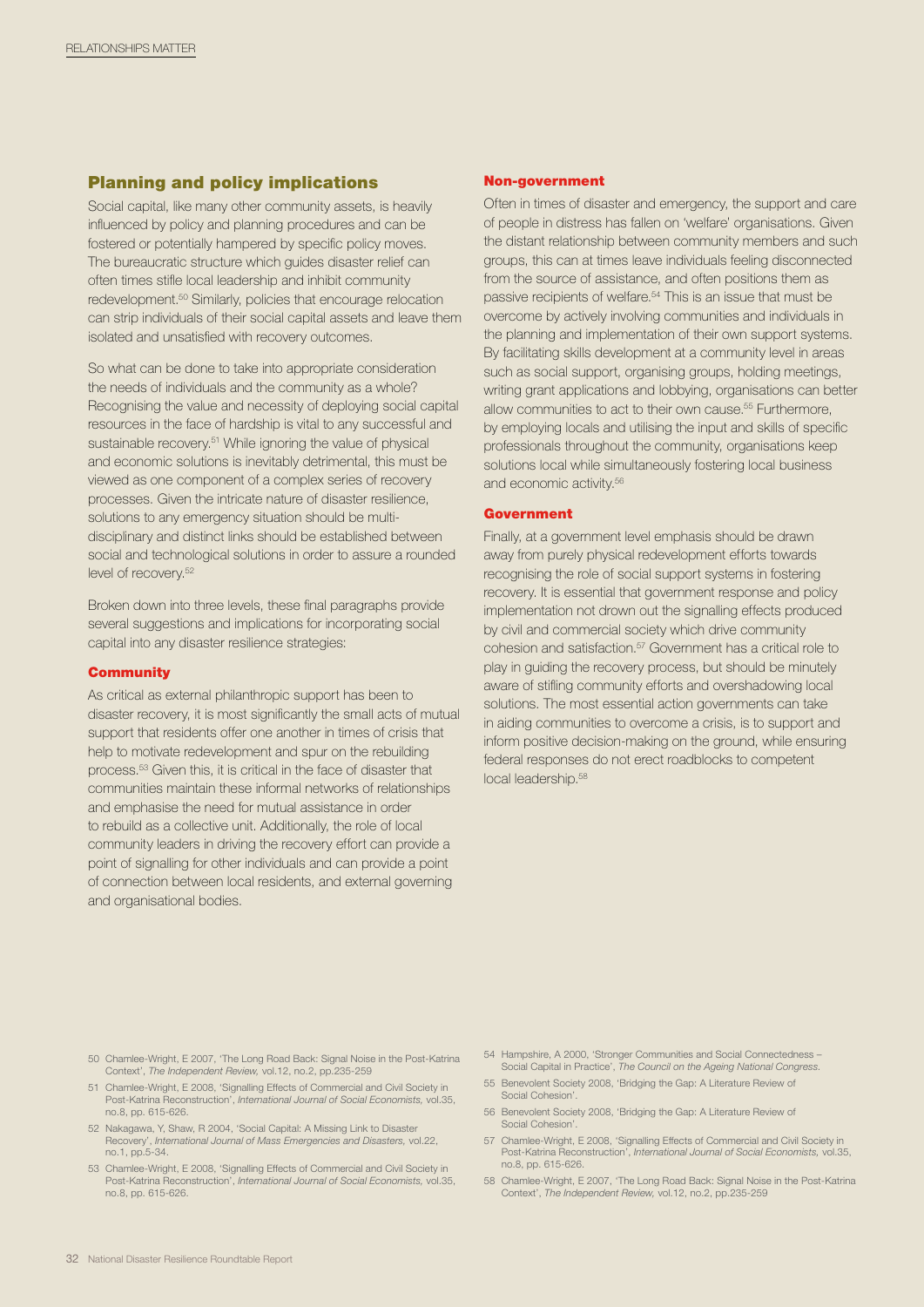National Disaster Resilience Roundtable Report 33